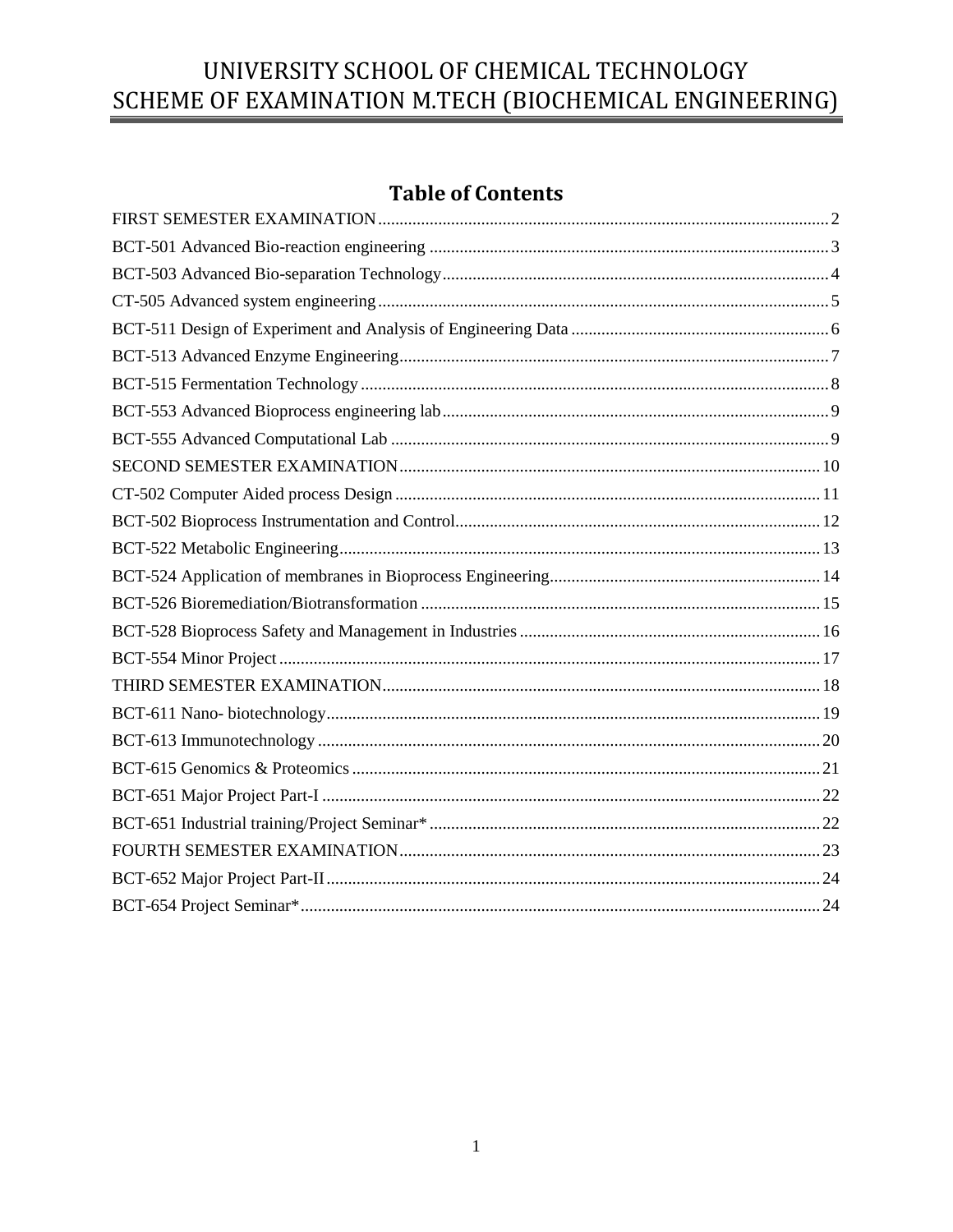## **FIRST SEMESTER EXAMINATION**

|  | I) | Credits |
|--|----|---------|
|  |    |         |

<span id="page-1-0"></span>

| <b>Theory Papers</b>       |                   |                                       |               |                |                |                          |
|----------------------------|-------------------|---------------------------------------|---------------|----------------|----------------|--------------------------|
| <b>Paper ID</b>            | <b>Paper Code</b> | <b>Tile</b>                           | L             | т              | P              | <b>Credit</b>            |
| 204501                     | <b>BCT-501</b>    | <b>Advanced Bioreaction</b>           | $\mathcal{R}$ | 1              | $\Omega$       |                          |
|                            |                   | engineering                           |               |                |                |                          |
| 204503                     | <b>BCT 503</b>    | <b>Advanced Bioseparation</b>         | 3             | $\mathbf{1}$   | $\Omega$       | $\overline{\mathcal{A}}$ |
|                            |                   | Technology                            |               |                |                |                          |
| 204505                     | CT-505            | Advanced system                       | 3             | $\mathbf{1}$   | $\Omega$       | 4                        |
|                            |                   | engineering                           |               |                |                |                          |
| <b>Elective courses</b>    |                   |                                       |               |                |                |                          |
|                            |                   |                                       |               |                |                |                          |
| 204511                     | <b>BCT-511</b>    | Design of Experiment And              | 3             | 0              | $\Omega$       | 3                        |
|                            |                   | Analysis Of Engineering<br>Data       |               |                |                |                          |
| 204513                     | $*$ BCT-513       |                                       | 3             | 0              | $\Omega$       | 3                        |
|                            |                   | <b>Advanced Enzyme</b><br>Engineering |               |                |                |                          |
| 204515                     | <b>BCT-515</b>    | <b>Fermentation Technology</b>        | 3             | $\overline{0}$ | $\overline{0}$ | 3                        |
| <b>Practical/Viva Voce</b> |                   |                                       |               |                |                |                          |
|                            |                   |                                       |               |                |                |                          |
| 204553                     | <b>BCT-553</b>    | <b>Advanced Bioprocess</b>            | $\Omega$      | $\theta$       | 6              | 3                        |
|                            |                   | engineering lab                       |               |                |                |                          |
| 204555                     | <b>BCT-555</b>    | <b>Advanced Computational</b>         | $\Omega$      | $\Omega$       | 6              | 3                        |
|                            |                   | Lab                                   |               |                |                |                          |
|                            |                   | <b>Total</b>                          | 15            | 3              | 12             | 24                       |

**NOTE:** Students can select TWO electives either offered by the department mentioned above or from the list of offered electives from other departments.

\*subject to availability of resource person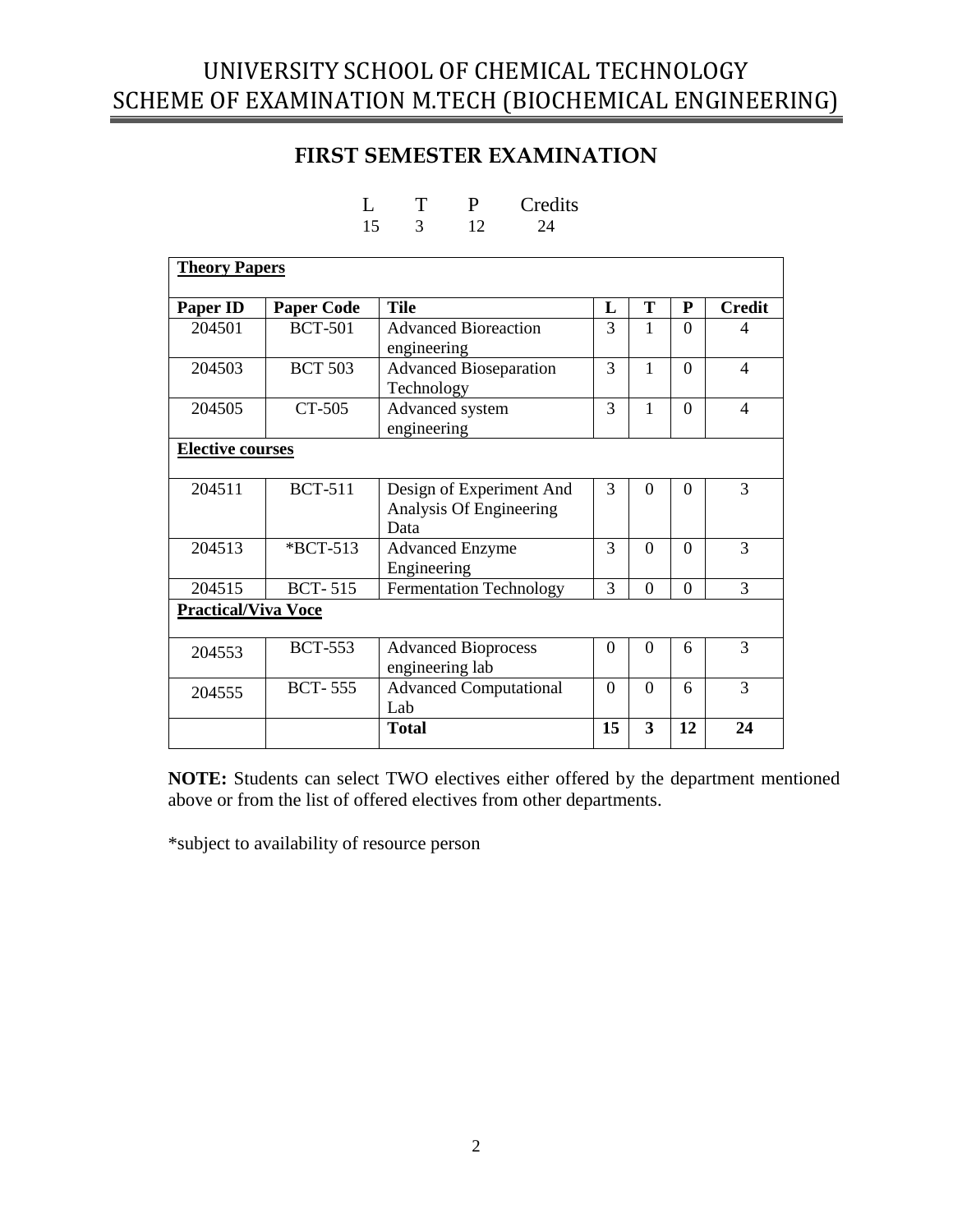<span id="page-2-0"></span>

| Paper ID | Paper                                              | <b>. .</b> | Credit |
|----------|----------------------------------------------------|------------|--------|
| 204501   | BCT-501 Advanced<br><b>Bioreaction engineering</b> |            |        |

### **UNIT I: 16 (Hrs)**

Thermodynamics and rate concept of biological systems; Bioreactor configurations - Batch, Continuous stirred- tank, Tubular, Plug flow, packed bed, Air lift, Fluidized bed, Continuous reactors with cell recycles and wall growth, Trickle bed Bioreactors, Fluidized bed Bioreactor, Upflow anaerobic sludge blanket bioreactor, other membrane bioreactors.

### **UNIT II: 10 (Hrs)**

Kinetic expression; Monod's equation and its generalization, Continuous (single and multistage), Continuous (single)cell recycle and fed batch cultures operations, kinetics Bioreactor design and optimum operations – Mixing characteristics; Residence time distribution (RTD) in bioreactors and non-ideality, Concentration distribution and Temperature distribution.

### **UNIT III: 10 (Hrs)**

Introduction, General design information, Design of bioreactors, Basic function of a bioreactor Design, Mass and energy balance, Materials of construction for bioprocess plant, Mechanical design of process equipment, Utilities for biotechnology production plants.

### **UNIT IV: 10 (Hrs)**

Basic concept of Scale-up of bioreactors and the Bioprocesses from upstream to downstream, Case Studies

### **Text Books:**

- 1. Principles of Fermentation Technology, Salisbury, Whitaker and Hall, Aditya Text Pvt. Ltd.
- 2. Bioprocess Engineering: basic concepts, Michael L. Shuler and Fikret Kargi

- 1. Biochemical Engineering Fundamentals, J.E. Baily and D.F. Oillis, McGraw Hill.
- 2. Biochemical Engineering S. Aiba, A.E. Humphery and N.F. Millis.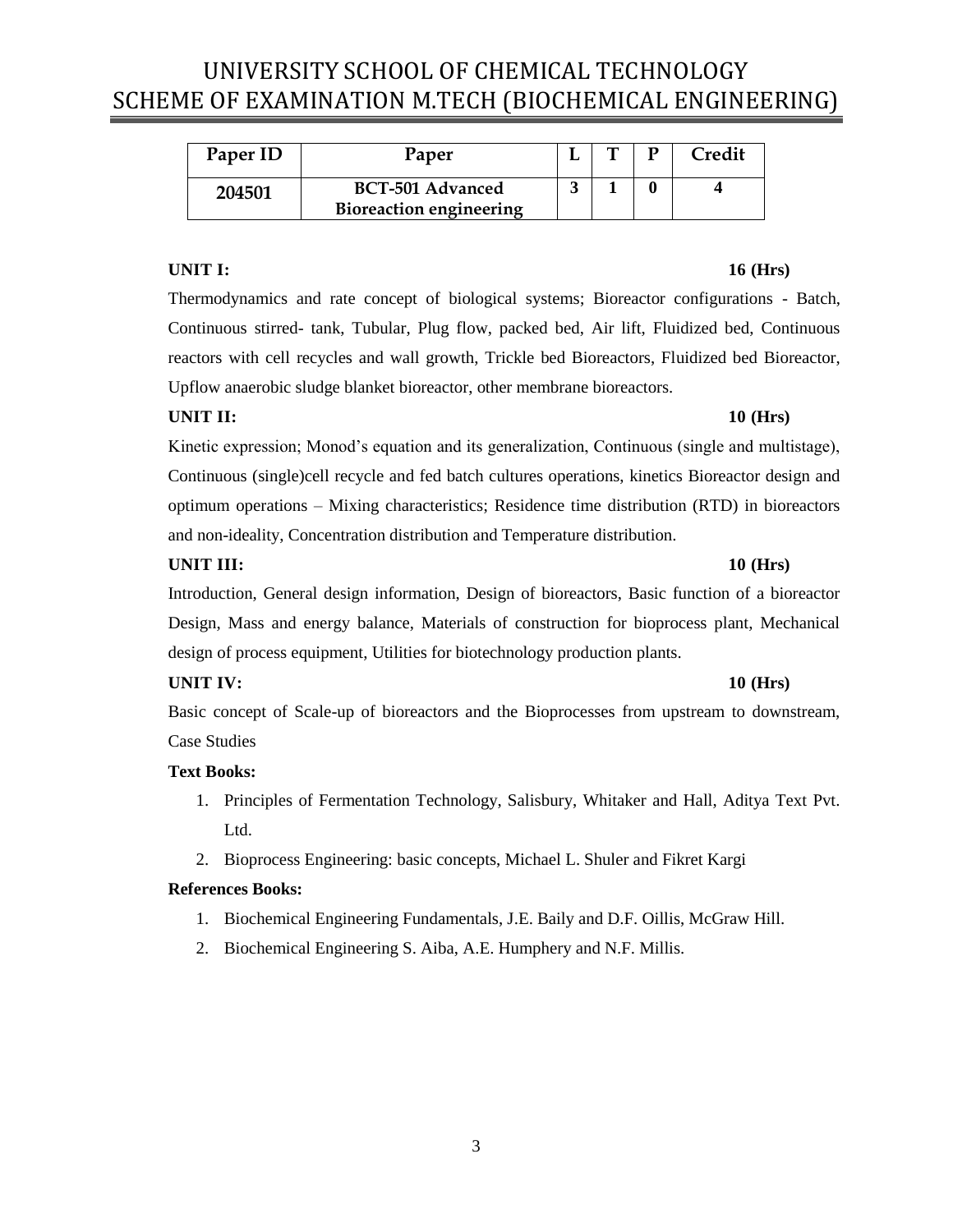<span id="page-3-0"></span>

| Paper ID | Paper                           | m | Credit |
|----------|---------------------------------|---|--------|
| 204503   | BCT-503 Advanced                |   |        |
|          | <b>Bioseparation Technology</b> |   |        |

### **UNIT-I 10 (Hrs)**

Introduction: Industrial biochemical Processes, Basic Separation Techniques, Introduction to Bioseparation. Thermodynamics of Separation Operations: Phase Equilibria, Liquid Activity-Coefficient Models, Thermodynamic Activity of Biological Species.

### **UNIT-II 12 (Hrs)**

Enhanced distillation and supercritical extraction: Use of Triangular Graphs, Extractive distillation, Salt distillation, Pressure –swing distillation, Homogeneous Azeoptropic distillation, Heterogeneous Azeoptropic distillation, Supercritical-fluid extraction.

### **UNIT-III** 12 (Hrs)

Solid Phase separation Process: Industrial examples, Sorbents, equilibrium considerations, kinetics and transport considerations, solid phase separation techniques, slurry and fixed bed adsorption system, continuous and countercurrent adsorption systems, chromatographic separation, electrophoresis.

### **UNIT-IV 8 (Hrs)**

## Mechanical separation of phases: Separation-device selection, Industrial particle-separator devices, design of particle separator, design of solid –liquid cake filtration devices based on pressure gradients, centrifuge devices for solid-liquid separations, wash cycle, mechanical separations in biotechnology.

### **Text Books:**

1. Seader J.D. and Henley J.E., Separation Process Principles: Chemical and Biochemical Operation, John Wiley & Sons, 2010.

- 1. Douglas M, Ruthven, Principles of adsorption and adsorption process, John Wiley & Sons, 1984,
- 2. Juan A. Asenjo, Separation Process in Biotechnology, CRC Press, 1990
- 3. Mark McHugh, Val Krukonis, Supercrical fluid extraction: Principles and practice, Elsevier, 2013.
- 4. Taylor R and Krishna R., Multicomponent Mass Transfer, John Wiley & Sons, 1993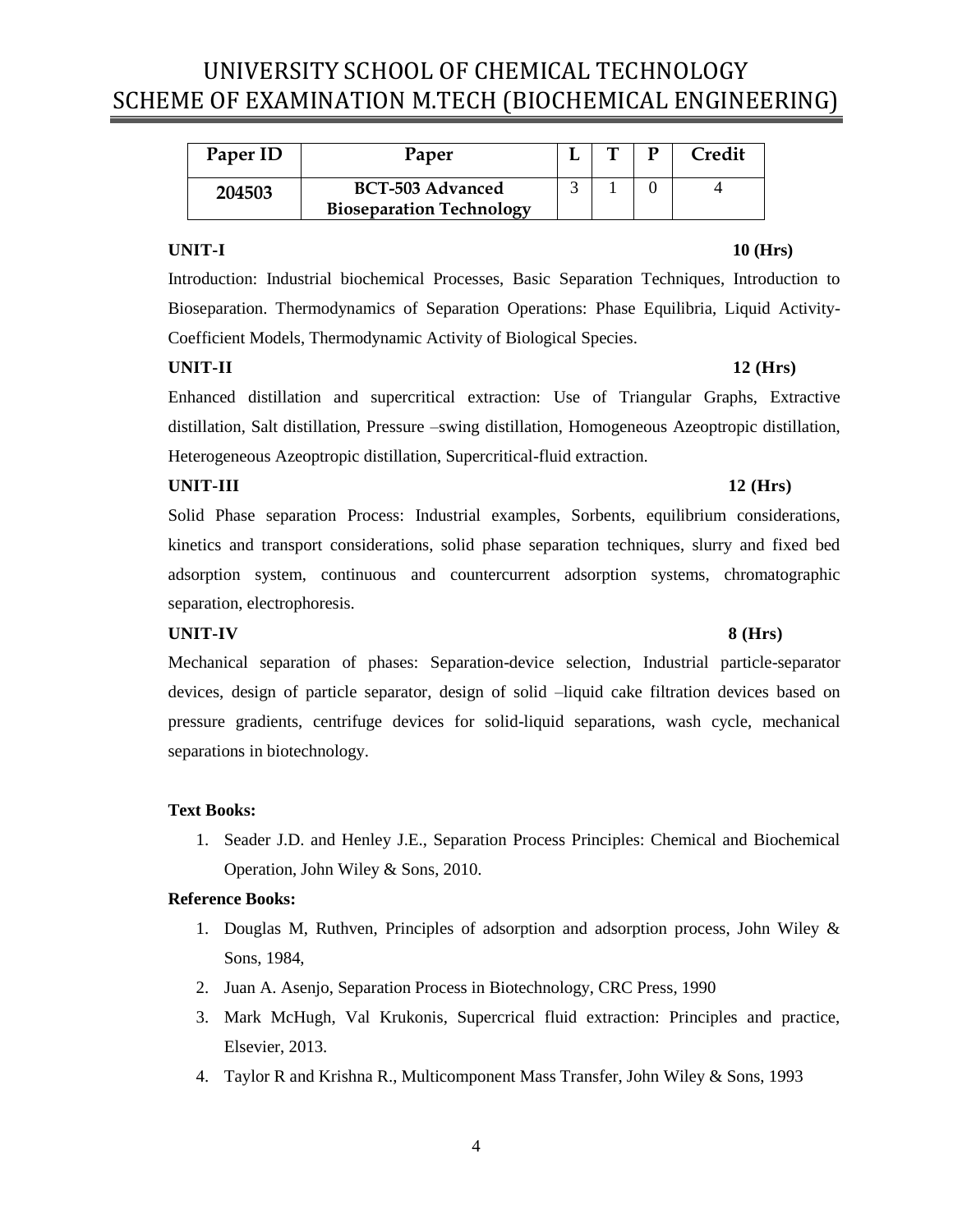<span id="page-4-0"></span>

| Paper ID | Paper                  | m | Credit |
|----------|------------------------|---|--------|
| 14505    | CT-505 Advanced system |   |        |
|          | engineering            |   |        |

Introduction to process engineering and optimization, Formulation of various process optimization problems and their classification, Basic concepts of optimization – convex and concave function, necessary and sufficient conditions for stationary points, optimization of one dimensional problems.

### **UNIT-II (8 Hrs)**

Unconstrained multi variable optimization – direct search methods, indirect first and second order methods; linear programming and its application: Simplex, Big M & Two Phase methods.

### **UNIT-III (10 Hrs)**

Constrained multi level optimization – necessary and sufficient for constrained optimum, quadratic programming (Wolfe's Method and Beale's Method), Generalized Reduced gradient method, optimization of stage and discrete processes, Dynamics Programming, Integer and Mixed Integer Programming (Gomory's algorithm and Branch & Bound technique)

### **UNIT-IV (07 Hrs)**

Neural Network: Fundamentals of Neural Network, Back Propagation Network, Simulated annealing. Use of Neural networking in industries, Genetic Algorithm: Fundamentals of genetic algorithm, Genetic Modeling.

### Books & Reference:

- 1. T.F. Edgar and D.M. Himmelblau "Optimization of Chemical Proceses", McGraw Hill International editions.
- 2. Rao S S, "Engineering Optimization" New Age
- 3. Sharma JK. "Operations Research", Macmillian.
- 4. Bart Kosko, "Neural Network and Fuzzy systems", PHI
- 5. Rajasekaran R. and Vijaylakshmi GA, "Neural Networks, Fuzzy systems and Genetic algorithm",PHI.
- 6. G.S. Beveridge and R.S. Schekhter "Optimization theory and practice, McGraw Hill New York.
- 7. G.V. Rekhlaitis, A. Ravindran and K.M. Ragidell "Engineering Optimization Methods applications, John Wiley, NewYork.
- 8. James A Anderson, "An Introduction to Neural Networks", Eastern Economy Edition.
- 9. George J Klier, "Fuzzy sets and Fuzzy Logic", PHI.

### **UNIT-I (05 Hrs)**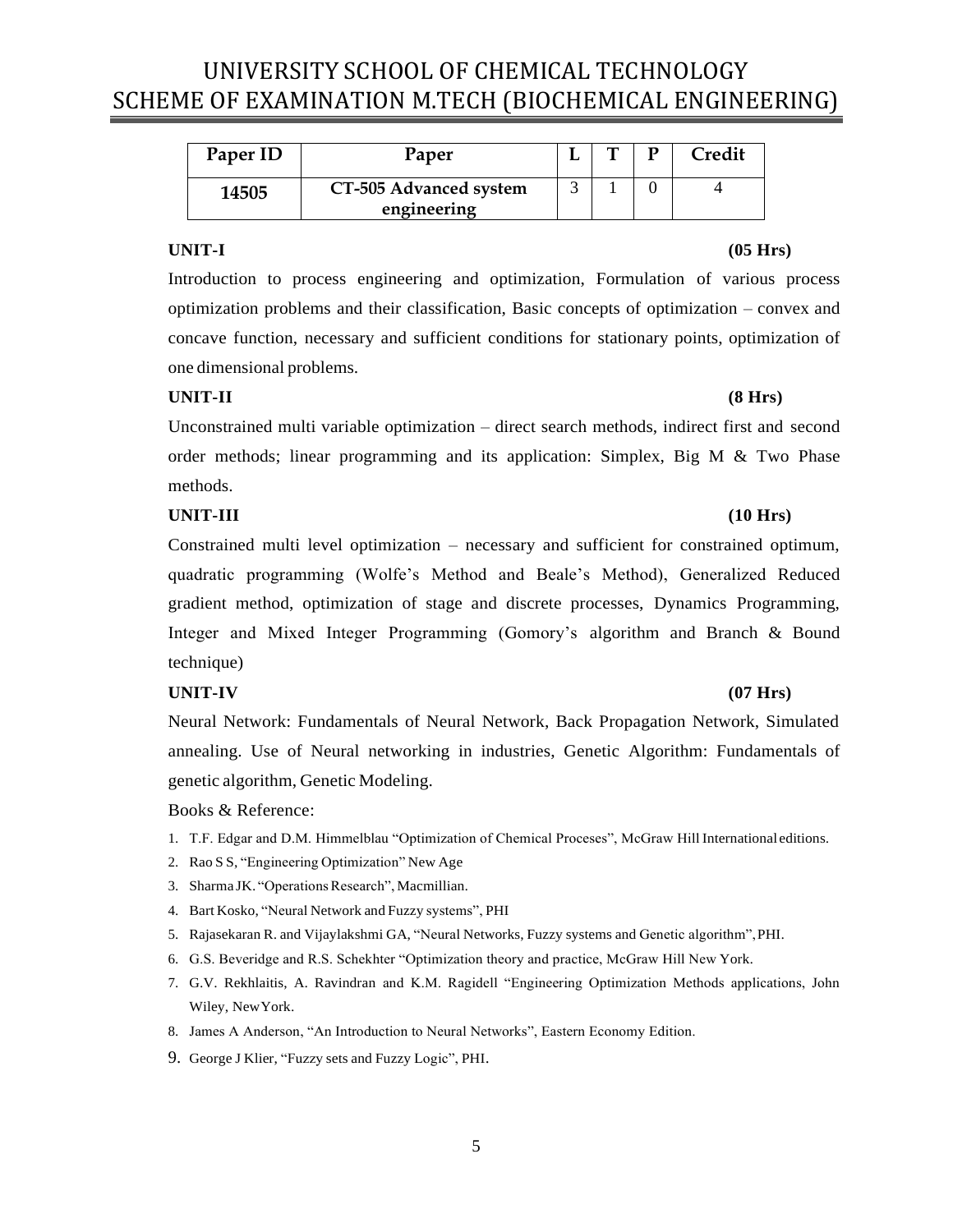<span id="page-5-0"></span>

| Paper ID | Paper                                                                             |  |  | <b>Credit</b> |
|----------|-----------------------------------------------------------------------------------|--|--|---------------|
| 204511   | BCT-511 Design of<br><b>Experiment and Analysis of</b><br><b>Engineering Data</b> |  |  |               |

Graphical methods of model selection from experimental data. Two variable empirical equations. Liner, logarithmic and semi logarithmic plots. Modified linear, logarithmic and semilogarithmic plots. Reciprocal plots. Equations for lumped data. Elongated "s" curves. Three variables empirical equations. Sterns methods. Multivariable empirical equations. Dimensionless numbers.

Nomography: Introduction. Logarithmic charts. Equations of the form  $F1(x)+F2(y)=F3(z)$ ,  $F1(x)+F2(y)=F3(z), 1/F1(x)+1/F2(y)=1/F3(z)$  and line coordinate charts.

Statistical Analysis: Tests for Fluctuations in process variables. Test for deviation of the variables from standard conditions. Selection of theoretical model to fit the data.

Design of experiments: Factorial design of experiments. Detection of significant variables in the absence and in the presence of experimental errors. 2k factorial design. Fractional factorial design. Box-Wilson method. Estimation of quantitative significance of the variables. Response surface analysis: Interpretation of results. Taguchi, ANNOVA, and RSM related softwares.

### **Books & Reference:**

- 1. Mokhtar S. Bazara & C.M.Shetty; Non linear Programming, Theory & Algorithums; John Wiley & Sons.
- 2. Stephan G.N., Ariela Sofer; Linear & nonlinear programming, McGraw Hill.
- 3. T.F. Edgar and D.M.Himmelblan " Optimization of Chemical Processes", McGraw Hill International editions.
- 4. G.S.Beveridge and R.S.Schekhter " Optimization theory and practice, McGraw Hill, New York.
- 5. G.V. Rekhlaitis, A.Ravindran and K.M. Ragidell "Engineering Optimization Methods & applications, John Wiley, New York.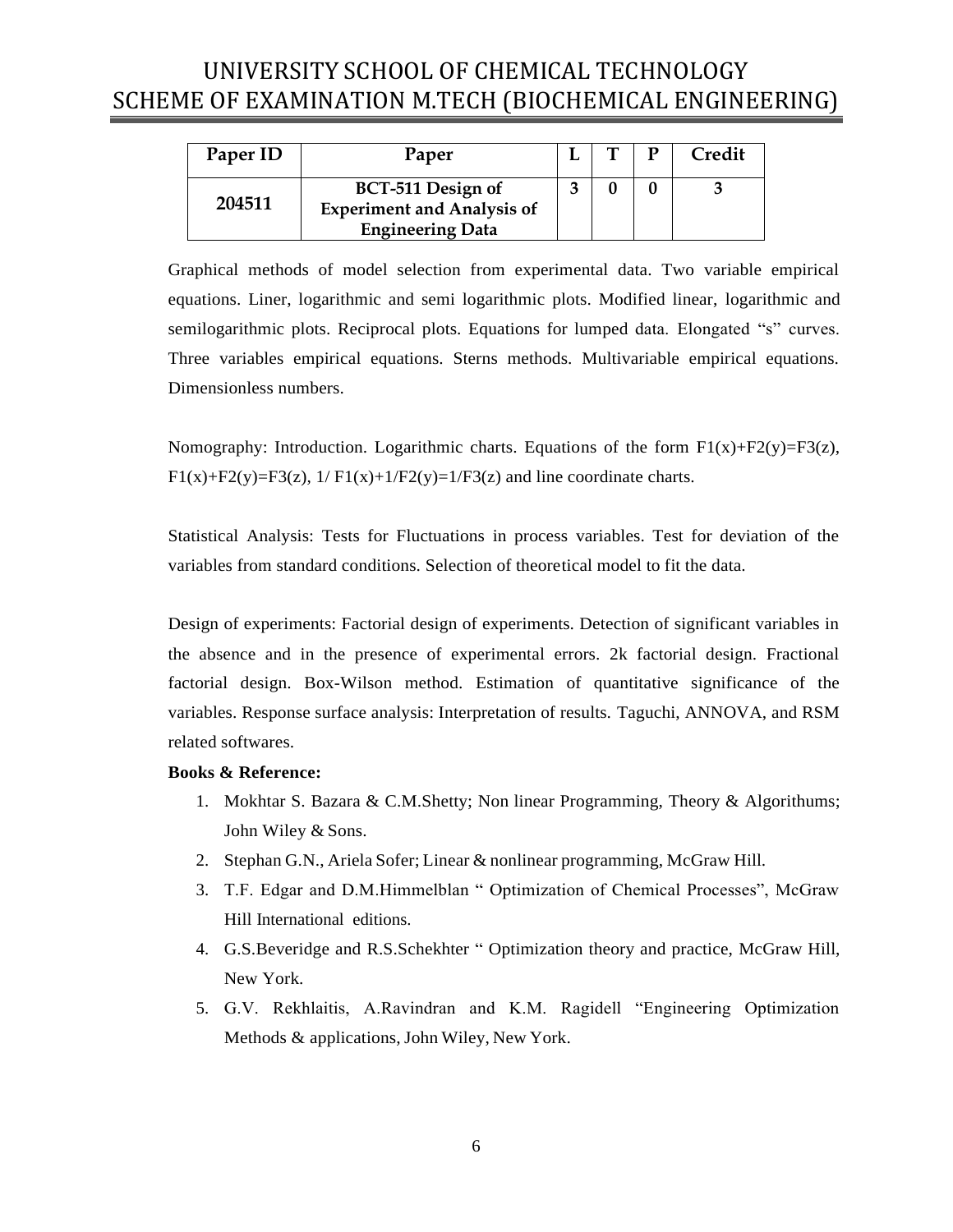<span id="page-6-0"></span>

| Paper ID | Paper                                         | ௱ | Credit |
|----------|-----------------------------------------------|---|--------|
| 204513   | <b>BCT-513 Advanced Enzyme</b><br>Engineering |   |        |

### **UNIT I: 8 (Hrs)**

Enzyme Introduction and Scope, regulation and control of enzyme in microorganisms.

### **UNIT II: 8 (Hrs)**

Enzyme kinetics -Single and multiple substrate systems, Inhibition kinetics - substrate, product and inhibitors, effect of pH, temperature, Allosteric regulation of enzymes, Deactivation of kinetics.

## **UNIT III: 8 (Hrs)**

Large scale production and purification of enzyme; Cofactors and their role in enzyme activity; Immobilization of enzyme and whole cells, External and diffusional mass transfer limitation, Effectiveness factor and modulus.

## **UNIT IV: 16 (Hrs)**

Process design and operation strategies for immobilized enzyme reactors; Stabilization of enzyme, synzymes, Immobilization of multiple enzyme system; Application of enzyme - Industrial, Analytical and Medical.

## **Text Books:**

- 1. Enzyme Technology, M.F. Chaplin and C. Bucke, Cambridge University Press.
- 2. Enzyme Biochemistry, Biotechnology, Clinical Chemistry, Trevor Palmer.
- 3. Enzyme Kinetics: Behavior and analysis of rapid Equilibrium and steady state Enzyme Systems, I.H. Segel, Wiley-Interscience.

- 1. Enzyme: A Practical Introduction to structure, Mechanism and data analysis, R.A. Copeland, John Wiley & Sons Inc.
- 2. Biotechnological Innovations in Chemical Synthesis, R.C.B. Currell, V.D. Mieras, Biotol Partners staff, Butterworth Heinemann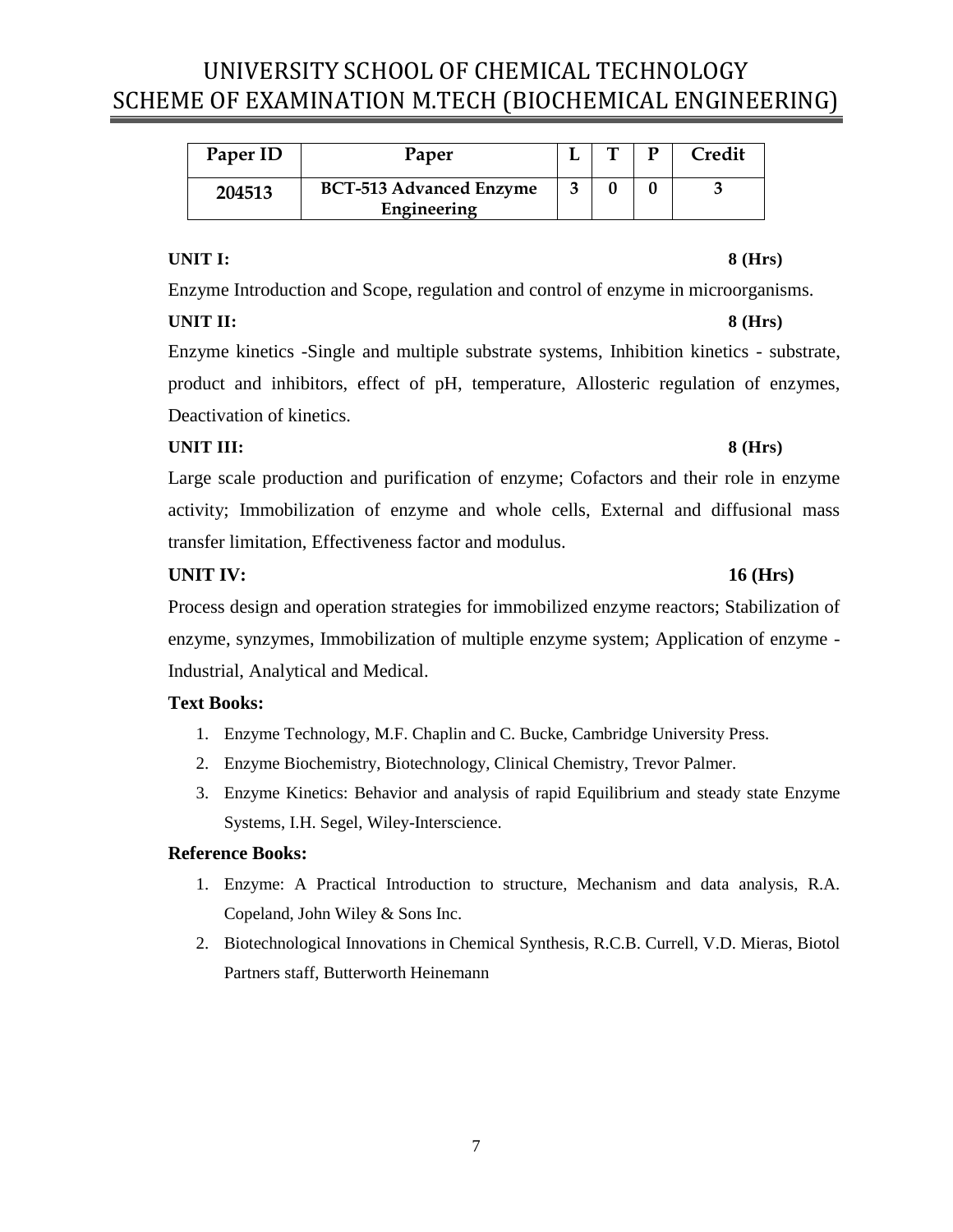<span id="page-7-0"></span>

| Paper ID | Paper                                     |  | Credit |
|----------|-------------------------------------------|--|--------|
| 204515   | <b>BCT-515 Fermentation</b><br>Technology |  |        |

### **UNIT I 6 (Hrs)**

Selection of industrially important cultures; Isolation of pure culture & genetic improvement of industrial microorganisms with applications.

### **UNIT II 6 (Hrs)**

Process technology for the production of primary metabolites, Baker's yeast, Single Cell Protein, ethanol.

## **UNIT III 10 (Hrs)**

Biosynthesis and fermentative production of antibiotics – penicillin, semi-synthetic penicillin, streptomycin, tetracyclines, chloramphenicol; Microbial production of antifungal antibiotics; Metabolic regulations in industrial fermentation; microbial production of amino acids-lysine, glutamic acid, microbial transformation of steroids; microbial production of vitamin-β-carotene, vitamin B12, vitamin B6.

### **UNIT IV 8 (Hrs)**

Recombinant DNA Technology for production of protein (insulin), vaccine (hepatitis), monoclonal antibodies (Herceptine).

### **UNIT V 4 (Hrs)**

Microbial assay techniques for estimation of antibiotics and vitamins. Application of antibiotics in animal nutrition and food preservation, mycotoxins and microbial insecticides.

### **UNIT VI 8 (Hrs)**

Use of microbes in mineral beneficiation; Production of biodegradable polymers, biofertilizers, microbial exopolysaccharides – xanthan, gellan etc.

### **Text Books:**

- 1. Biotechnology, A Text book of Industrial Microbiology, W. Crueger and A. Crueger, Sinauer Association.
- 2. Principles of Fermentation Technology, Stanbury, Whitaker and Hall, Aditya Text Pvt. Ltd.

- 1. Bioprocess Engineering: basic concepts, Michael L. Shuler and Fikret Kargi
- 2. Bioprocess Engineering, B. K. Lydersen , K.L. Nelson B.K. Lydersen and N.D'Elia, John Wiley and sons Inc.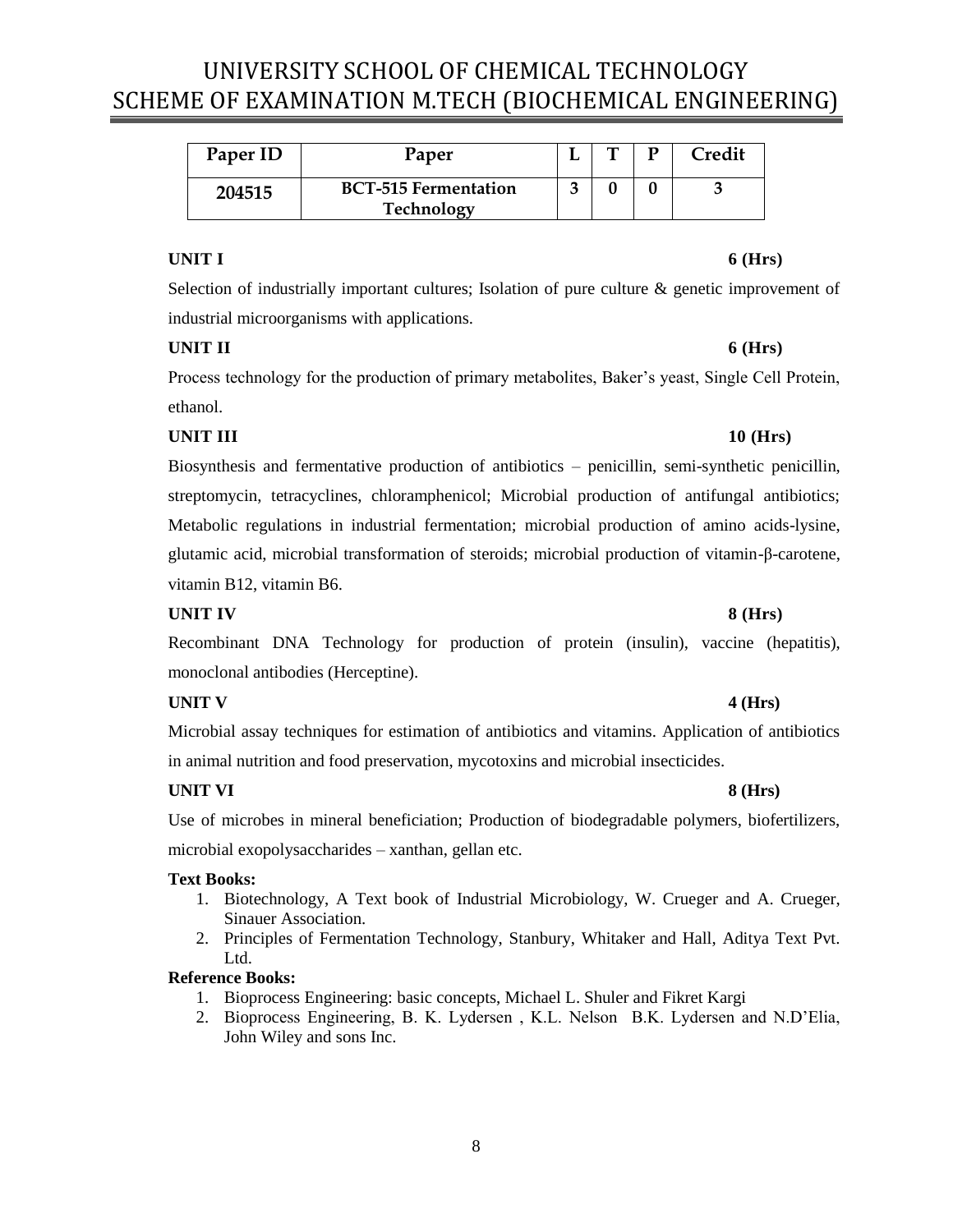<span id="page-8-0"></span>

| Paper ID | Paper                                                 |  | Credit |
|----------|-------------------------------------------------------|--|--------|
| 204553   | <b>BCT-553 Advanced Bioprocess</b><br>engineering lab |  |        |

- 1. Study on protein separation by iron oxide nanoparticles.
- 2. Study on antibacterial activities of iron oxide nanoparticles against Escherichia coli.
- 3. Study on in-vitro drug release kinetics using cystamine coated of iron oxide nanoparticles.
- 4. Determination the fermentation profile of a supplied microorganism. Computation of maximum specific growth rate, growth yield, generation time and maintenance coefficient.
- 5. Determination of thermal death point and Thermal death time of microorganism for design of an autoclave.
- 6. Comparative studies of ethanol production using different substrates in batch and Continuous culture/ fed batch culture.
- 7. Determination of MWCO of membrane and estimation of membrane permeability of different MWCO membrane.
- 8. Separation of protein from aqueous solution using ultrafiltration and prediction of permeate flux.
- 9. Separation of polysaccharides from aqueous solution using ultrafiltration and prediction of permeate flux.
- 10. To separate and identify the amino acids in a mixture by thin layer chromatography
- 11. Adsorption of methylene blue on biomass.
- 12. Identify and separate the components of a given mixture of carbohydrates by paper chromatography and calculate the RF value for each component. Learning

<span id="page-8-1"></span>

| Paper ID | Paper                                               |  | m | <b>Credit</b> |
|----------|-----------------------------------------------------|--|---|---------------|
| 204555   | <b>BCT-555 Advanced</b><br><b>Computational Lab</b> |  |   |               |

Students will be required to do Exercises and to write computer program as well as gain experience in the use of commercially available software such as MATLAB or any simulation software for bioprocess.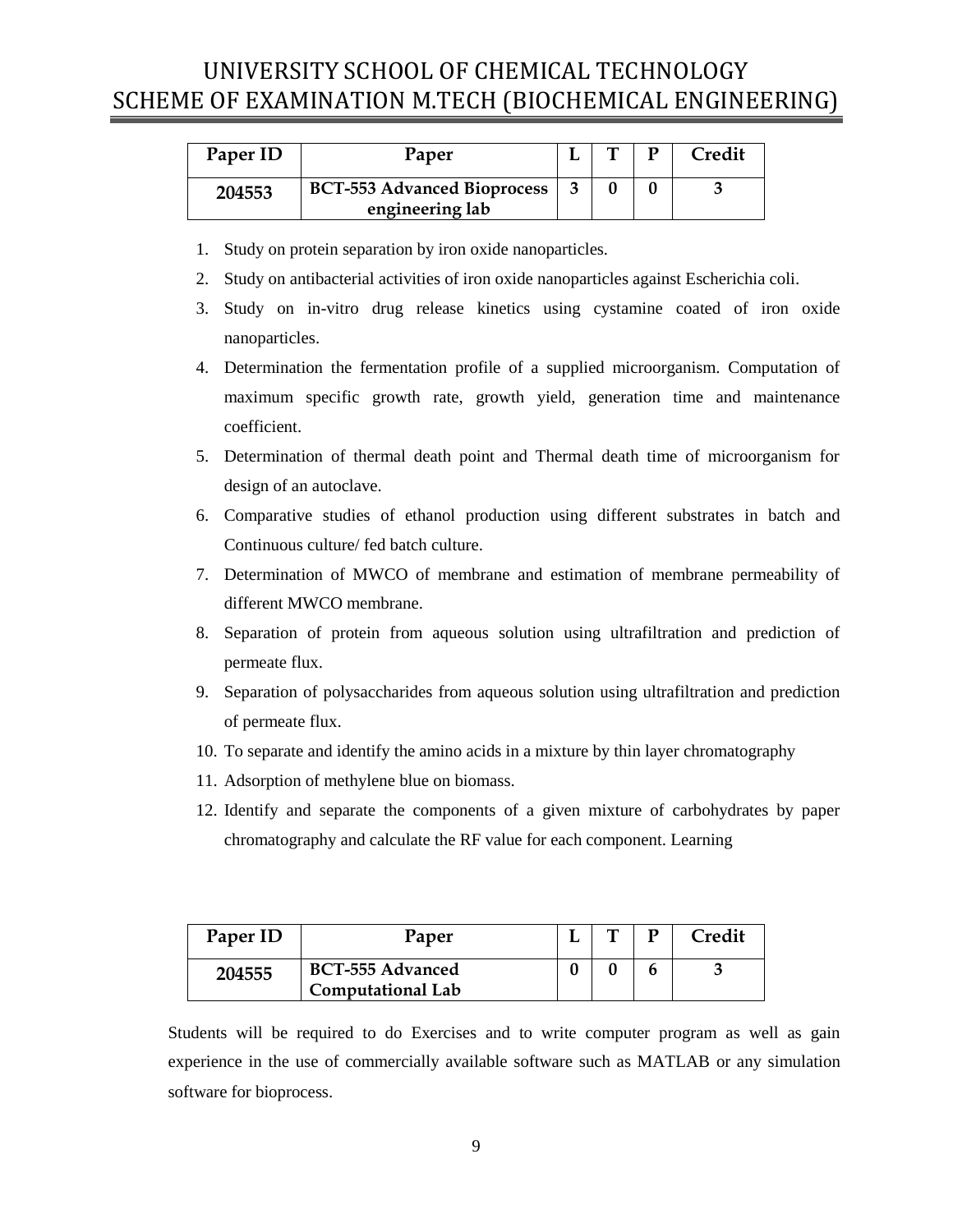## **SECOND SEMESTER EXAMINATION**

<span id="page-9-0"></span>

| <b>Theory Papers</b>       |                   |                                                          |                |              |          |               |
|----------------------------|-------------------|----------------------------------------------------------|----------------|--------------|----------|---------------|
| <b>Paper ID</b>            | <b>Paper Code</b> | <b>Tile</b>                                              | L              | T            | P        | <b>Credit</b> |
| 14502                      | CT502             | <b>Computer Aided process</b><br>Design                  | 3              | 1            | $\Omega$ | 4             |
| 204502                     | <b>BCT-502</b>    | <b>Bioprocess Instrumentation</b><br><b>And Control</b>  | $\overline{2}$ | 1            | $\theta$ | 3             |
| <b>Elective courses</b>    |                   |                                                          |                |              |          |               |
| 204522                     | <b>BCT-522</b>    | Metabolic Engineering                                    | 3              | $\Omega$     | $\Omega$ | 3             |
| 204524                     | <b>BCT-524</b>    | Application of membranes<br>in Bioprocess Engineering    | 3              | $\Omega$     | $\theta$ | 3             |
| 204526                     | <b>BCT-526</b>    | Bioremediation/Biotransfor<br>mation                     | 3              | $\Omega$     | $\Omega$ | 3             |
| 204528                     | *BCT-528          | <b>Bioprocess Safety And</b><br>Management In Industries | $3*$           | $\theta$     | $\Omega$ | $3*$          |
| <b>Practical/Viva Voce</b> |                   |                                                          |                |              |          |               |
| 204554                     | <b>BCT-554</b>    | Minor Project                                            | $\Omega$       | $\Omega$     | 16       | 8             |
|                            |                   | <b>Total</b>                                             | 14             | $\mathbf{2}$ | 16       | 22            |

L T P Credits 14 2 16 22

### **\*NUES**

**NOTE:** Students can select THREE electives either offered by the department mentioned above or from the list of offered electives by other departments

#Subject to availability of resource person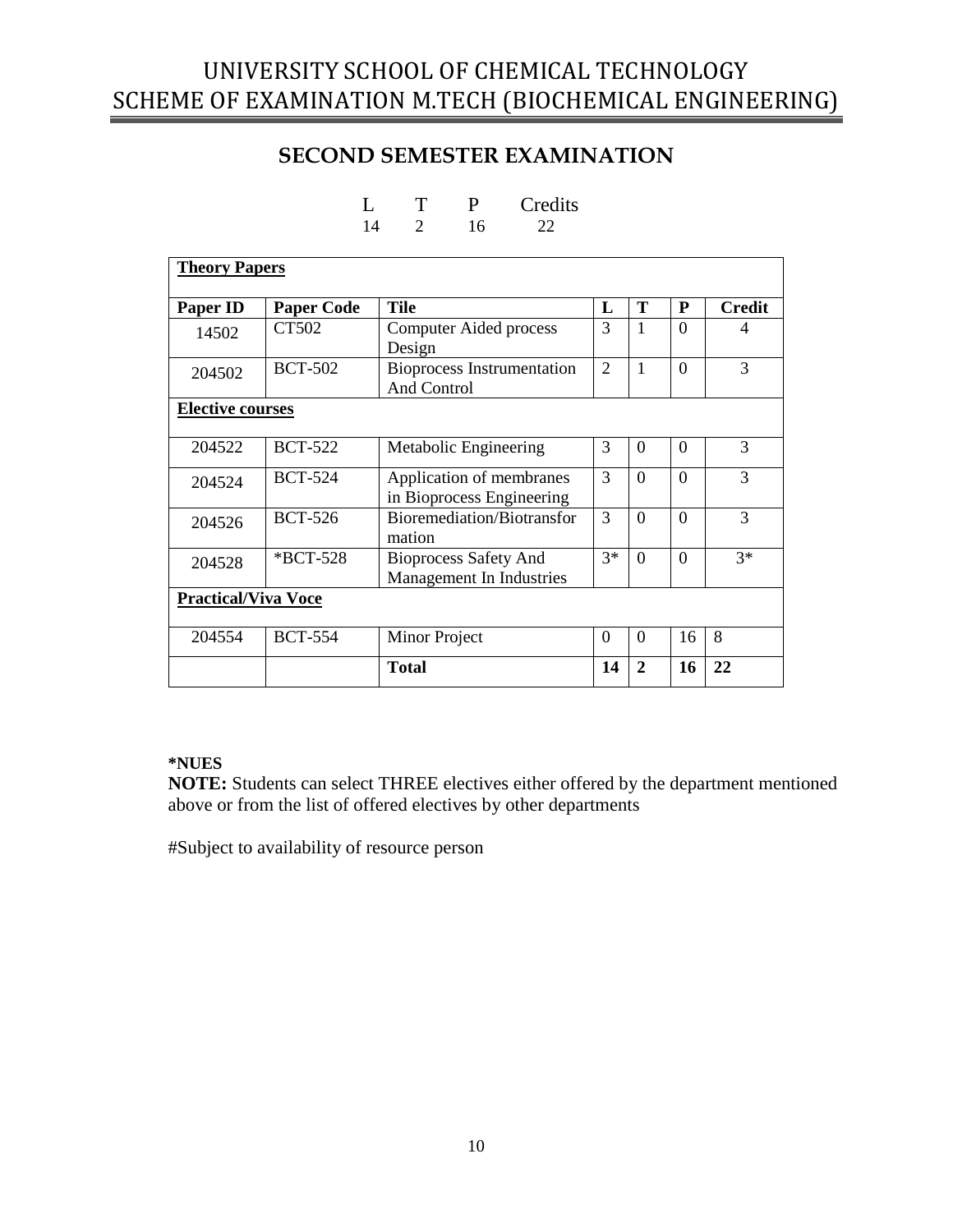<span id="page-10-0"></span>

| Paper ID | Paper                                   | <u>тва</u> | Credit |
|----------|-----------------------------------------|------------|--------|
| 14502    | CT-502 Computer Aided<br>process Design |            |        |

Process and cost models, Role & application of mathematical models in process design and optimization, Process synthesis, modelling and development. **(8 Hrs)** Process flow sheeting. Dynamic modelling and simulation of chemical/ biochemical process with/without recycle. Use of generic software for steady unsteady state material, momentum & energy balance flow sheet simulation, software development for design of process equipment & flowsheet. **(8 Hrs)**

Introduction to design of Separation network, Reactor-Separator network, Flow sheet optimization. **(8 Hrs)**

**Process design under uncertainty:** Accommodating to future developments; Anticipating the future, Accommodating to linear demand forecast, Non zero initial demand, sizing new chemical plants in a dynamic, economy, Accounting for uncertainty in Data; engineering on safe side, The propagation of uncertainty through designs, Failure tolerance; introduction, Catastrophic results from minor events, preliminary flowsheet review, theory of reliability  $\&$ its application, Engineering around variation; variability, effects of storage on pulsed supply, analysis of queing theory, intersystem variation, economically optimal utilization, adapting to a variable power supply. **(12 Hrs)**

Course Objectives:

- Train students for various process design problems in industries using computer tools available likeASPENTECH.
- To make students capable for development of the software in process designing.

### **Books & Reference:**

- 1. Alexander C. Dimian, Integrated Design and Simulation of Chemical Processes, Elsevier,
- 2. Seider W.D. and Seader J.D., Process Design Principles, John wiley & sons, inc.
- 3. Rudd and Watson; strategy of process engineering, John wiley  $\&$  sons, inc. Babu
- 4. B.V. Basu, Process Plant Simulation,
- **5.** Oxford Luyben, W.L. Process Modelling, Simulation and Control, McGraw Hill Book Co., 1990.
- **6.** Hussain Asgher, Chemical Process Simulation, wiley eastern Ltd., New Delhi, 1986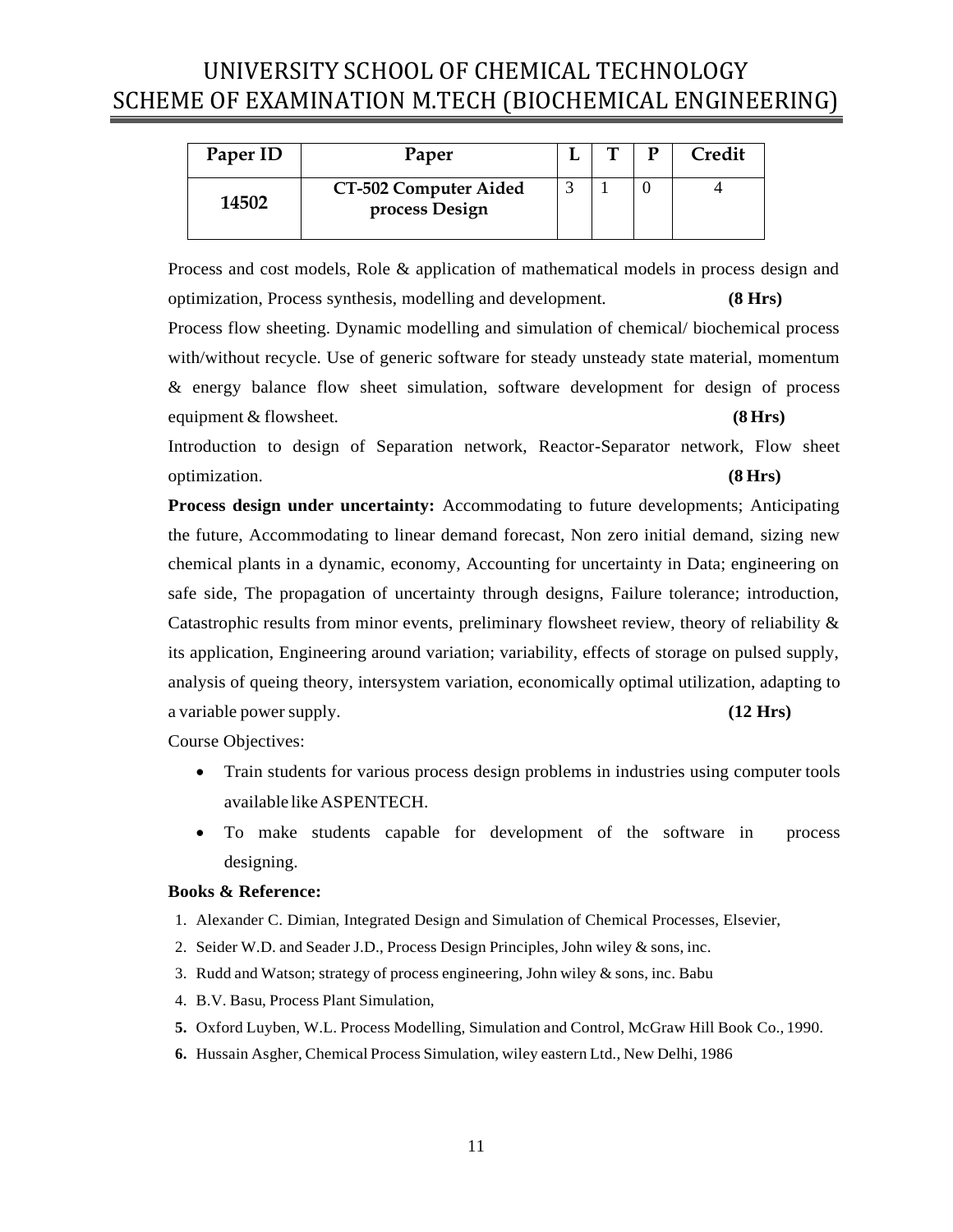<span id="page-11-0"></span>

| Paper ID | Paper                              |  | Credit |
|----------|------------------------------------|--|--------|
| 204502   | <b>BCT-502 Bioprocess</b>          |  |        |
|          | <b>Instrumentation and Control</b> |  |        |

### **UNIT I (8 Hrs)**

Biochemical process variables and their measurements; Control principles and their application in bioreactors. On-line, in-line and off-line sensors in Bioreactor.

### **UNIT II (12 Hrs)**

Physical And Chemical Parameters In Bioreactors ,Theory of electrode processes and their applications; Measurement and control of pH, temperature, dissolved oxygen, aeration and agitation, redox potential, foam, etc

### **UNIT III (12 Hrs)**

Introduction to biosensors; Transduction principles used in biosensors; Characteristics of biosensors; Biosensors based on amperometric, potentiometric, thermistor FET, fiber optics and bioluminescence, Microbial biosensors

### **UNIT IV (10 Hrs)**

Fundamentals of digital process control; Use of computer in control and optimization of microbiological processes. Computer Interfaces and peripheral devices; Data logging, Data analysis, Process control\

### **Text Books:**

1. Advanced Instrumentation, Data Interpretation and Control of Biotechnological Processes, J. F. Van Impe, Kluwer Academic.

- 1. Principles of Fermentation Technology, Stanbury, Whitaker and Hall, Aditya Text Pvt. Ltd.
- 2. Biochemical Engineering S. Aiba, A.E. Humphery and N.F. Millis.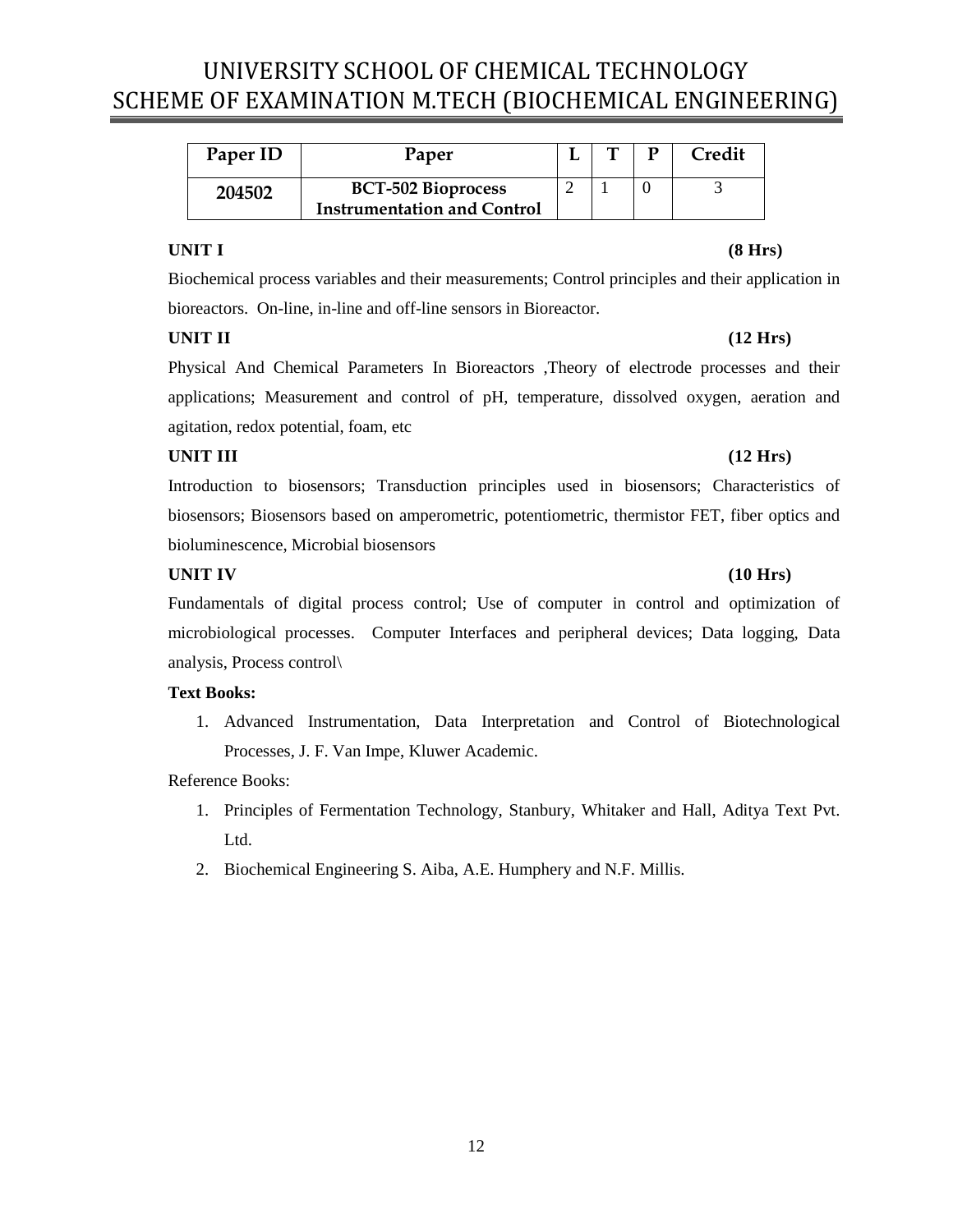<span id="page-12-0"></span>

| Paper ID | Paper                    | m | D | Credit |
|----------|--------------------------|---|---|--------|
| 204522   | <b>BCT-522 Metabolic</b> |   |   |        |
|          | Engineering              |   |   |        |

### **UNIT I (8 Hrs)**

Overview of molecular biology and cellular metabolism, different models for cellular reactions, Metabolic regulation network at enzyme level and whole cell level. Basic concepts of Metabolic Engineering.

### **UINIT II 10 (Hrs)**

Modeling of metabolic networks- stoichiometry, kinetics, mass balance for steady state, mass balance for transient case.

### **UNIT III 6 (Hrs)**

Metabolic flux analysis- linear programming, cell capability analysis, Genome Scale Flux analysis. Methods for experimental determination of metabolic fluxes- isotope labeling.

### **UNIT IV 4 (Hrs)**

Metabolic control analysis- nonlinear programming.

### **UNIT V 14 (Hrs)**

Synthesis and design of metabolic networks - integer programming, mixed-integer nonlinear programming, Case studies – ethanol production, amino acid biosynthesis, other metabolisms in bacteria and yeast.

### **Text Books:**

- 1. Metabolic Engineering: Principles and Methodologies. Edited by G. Stephanopoulos, A.A. Aristidou, J. Neilson (1988) Academic Press, San Diego, CA.
- 2. Metabolic Engineering Edited by S.Y. Lee & E.T. Papoutsakis (1999) Marcel Dekker, New York, pp.423.

- 1. Biochemistry by J.M. Berg, J.L. Tymockzo and Lubert Stryer (2002) Fifth edition, W.H. Freeman, New York.
- 2. Understanding the control of Metabolism by David Fell (1997) Portland Press.
- 3. Metabolism at a Glance by J.G. Salway (1994) Blackwell Scientific Publications, Oxford.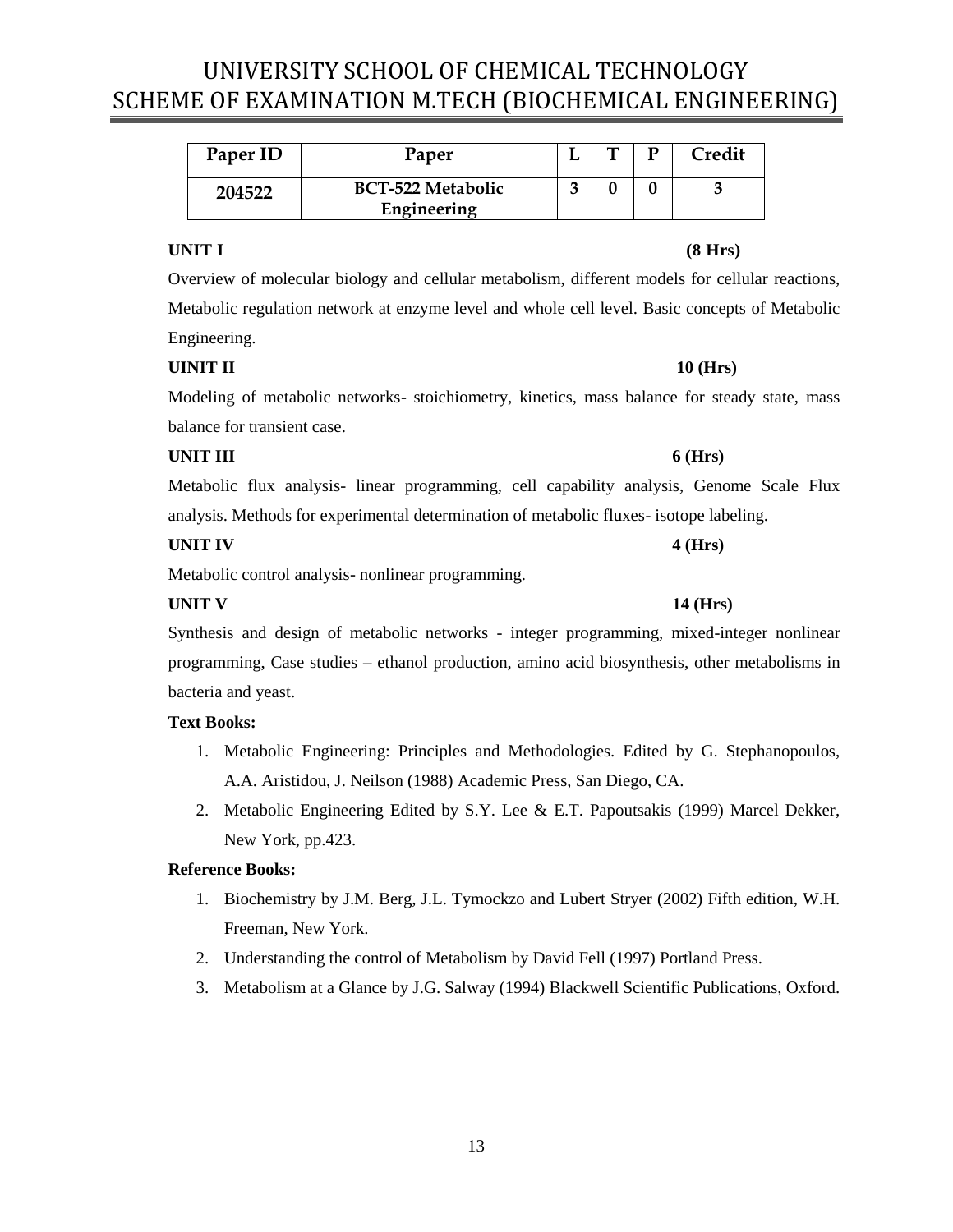<span id="page-13-0"></span>

| Paper ID | Paper                                                    | T | Credit |
|----------|----------------------------------------------------------|---|--------|
| 204524   | <b>BCT-524 Application of</b><br>membranes in Bioprocess |   |        |
|          | Engineering                                              |   |        |

Membrane processes: Microfiltration, Ultrafiltration, Nanofiltration and Reverse osmosis; Membrane configuration, Criterion of selection of suitable membrane; Factors affecting membrane fouling; Flux enhancement techniques; Cleaning protocol; Concept of integrated membrane process; Process design and energy requirement. **10 (Hrs)** 

Models predicting process throughput and permeate quality: Pore blocking model; surfacerenewal model, concentration polarization model, gel layer model; osmotic pressure model and resistance in series model etc. **15 (Hrs)**

Applications of membrane and above models: Purification and concentration of protein, enzymes etc.; Dairy industry; Sugar refining; Fruit juice processing; Treatment of plant extract; Alcoholic beverages etc. **10 (Hrs)**

Affinity ultrafiltration and membrane bioreactor. **5 (Hrs)**

### **References:**

- 1. Membrane in Bioprocessing: Theory and Applications, J.A. Howell, V. Sanches, R.W. Field, Chapman & Hall Inc, London, U.K.
- 2. Membrane Processes, R. Rautenbach and R. Albrecht, John Wiley & Sons Ltd.
- 3. Ultrafiltration and Microfiltration Hand book, Munir Cheryan, Second Edition, TECHNOMIC publishing Company Ltd.
- 4. Microfiltration and Ultrafiltration: Principles and Applications, Principles and applications, Leos J. Zeman, Andrew L. Zydney, Marcel Dekker, New York.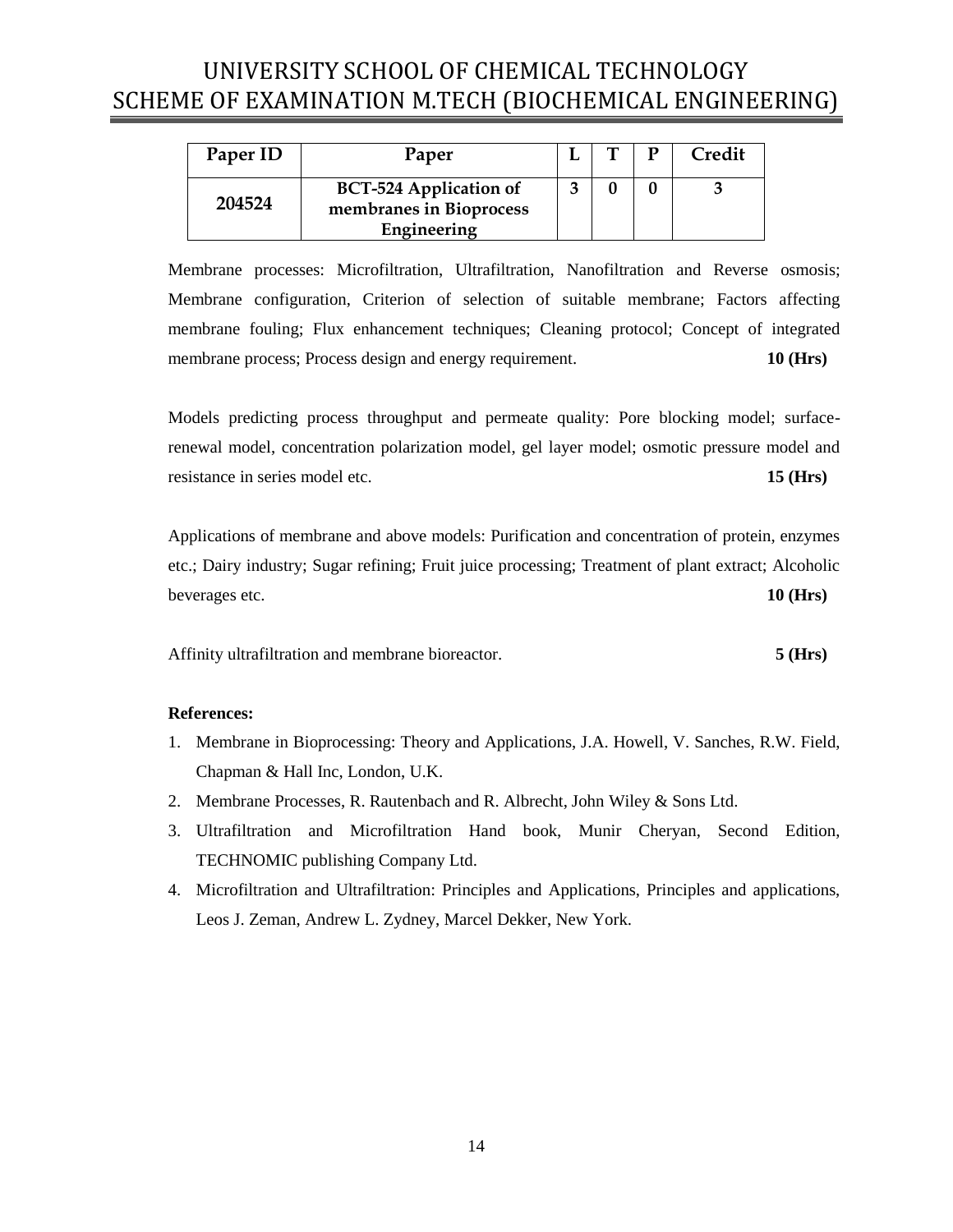<span id="page-14-0"></span>

| Paper ID | Paper                                               | ொ | Credit |
|----------|-----------------------------------------------------|---|--------|
| 204526   | BCT-526 Bioremediation/<br><b>Biotransformation</b> |   |        |

### **UNIT I 8 (Hrs)**

Bioremediation/ Biotransformation processes and their developments, Current remediation processes in practices, Benefits of bioremediation

### **UNIT II** 10 (Hrs)

The soil environment, Fate and Transport of contaminants in soils and water bodies

### **UNIT III 16 (Hrs)**

Chemical Transformations, Microbial Ecology and Metabolism, Bioremediation of common chemical compounds, *In-situ* bioremediation process strategies.

### **UNIT IV 8 (Hrs)**

Solid phase bioremediation, Slurry phase bioremediation, Vapour phase bioremediation, Natural attenuation with processes used

### **Text Books**:

- 1. Eweis, Ergas, Chang and Schroeder, Bioremediation Principles, WCB Mc Graw Hill
- 2. Alexander M., 1999, Biodegradation and Bioremediation,  $2<sup>nd</sup>$  edition, Academic Press, USA.

### **Reference Book(s):**

1. Ajay Sing, O.P. Ward, 20204, Biodegradation and Bioremediation,  $2^{nd}$  edition, Academic Press, USA.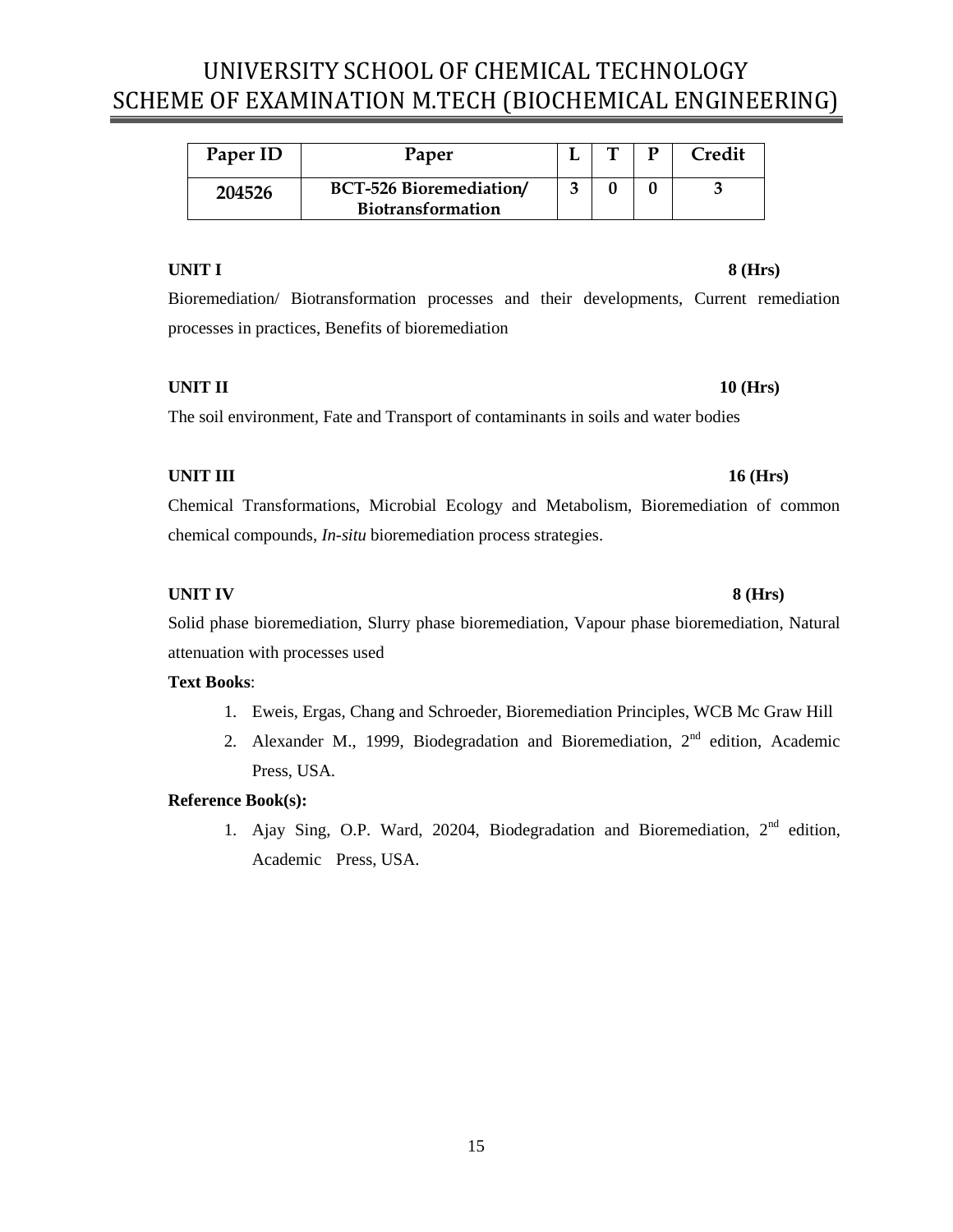<span id="page-15-0"></span>

| Paper ID | Paper                                                                      |  | Credit |
|----------|----------------------------------------------------------------------------|--|--------|
| 204528   | <b>BCT-528 Bioprocess Safety</b><br>and Management in<br><b>Industries</b> |  |        |

### **UNIT I 6 (Hrs)**

Introduction, Bioprocess Engineering Information Transfer and Management Practices, Need for Bioprocess Safety and management Systems, Bioprocessing Incidents and Releases, An Overview of Bioprocessing Industries, Historical Developments, Good Manufacturing Practice.

### **UNIT II 12 (Hrs)**

Genetic Advancements, Food Science and Food Process Technology Advancements, Microbiological Advancements, Future Bioprocess Technology Developments and their Risk, Bioprocess Lifecycle, Discovery and Development Phase –laboratory and Pilot Plant for Scaleup, Upstream and Downstream Inoculation, Seed and Production Biosafety, Containment and Production Risks, Fermentation and Cell culture.

### **UNIT III** 8 **(Hrs)**

Use of Biosafety Cabinets, Fume Hood, Laminar Flow Equipment, Facilities Design and Equipment Design for Different Safety Levels, Cleaning, Inactivation, maintenance and sterilization; Air and Gas Emission Pattern in The Lab; Disinfection, Sterilization and Decontamination of Waste, Product Handling and Product Safety Information, Material Disposal and Disposable Process technology, Risk Related to Aerosol Production.

### **UNIT IV** 8 (Hrs)

Develop and Document a system to manage Biosafety hazards, Bioprocess Hazard Information,Transportation and Shipping of Hazardeous Material, Incidents and Releases, Management Practices and Programs, Management safety models, Biosafety Training for Workforce, A Generic procedure for Initial Bioprocess Incidents and Response, Applying Behavior based safety to Bioprocesses.

## **UNIT V** 8 (Hrs)

Identifying Bioprocess Hazards, Emergency Response Procedures, Effects of Emerging Technology on Bioprocessing Risk Management, Radiation Safety Awareness, Understanding the Reporting System and its Importance.

### **Text Book:**

- 1. Guidelines for Process safety in Bioprocess Manufacturing, By CCPS, USA.
- 2. Biosafety in Microbiological and Biomedical Laboratories, 2009, 5<sup>th</sup> Edition, HHS Publication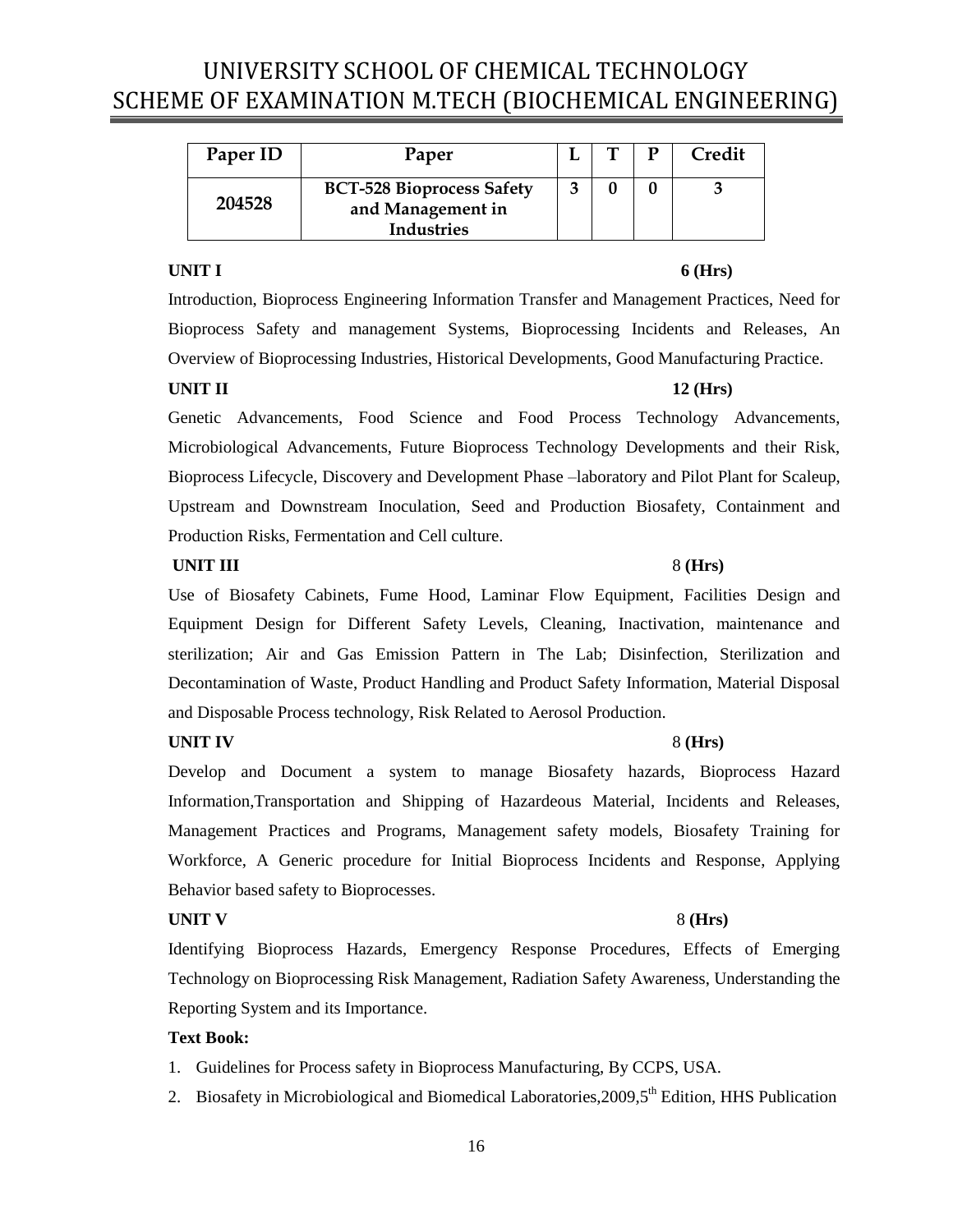<span id="page-16-0"></span>

| Paper ID | Paper                        |  | D | Credit |
|----------|------------------------------|--|---|--------|
| 204554   | <b>BCT-554 Minor Project</b> |  |   |        |

The student should select an existing experimental rig from U.G. Labs. Analyze the existing experiment being performed. Suggest modification for better performance.

If required, update the existing manual.

Suggest new experiment that may be carried out on existing or modified set up or entirely new set up. Or small research project.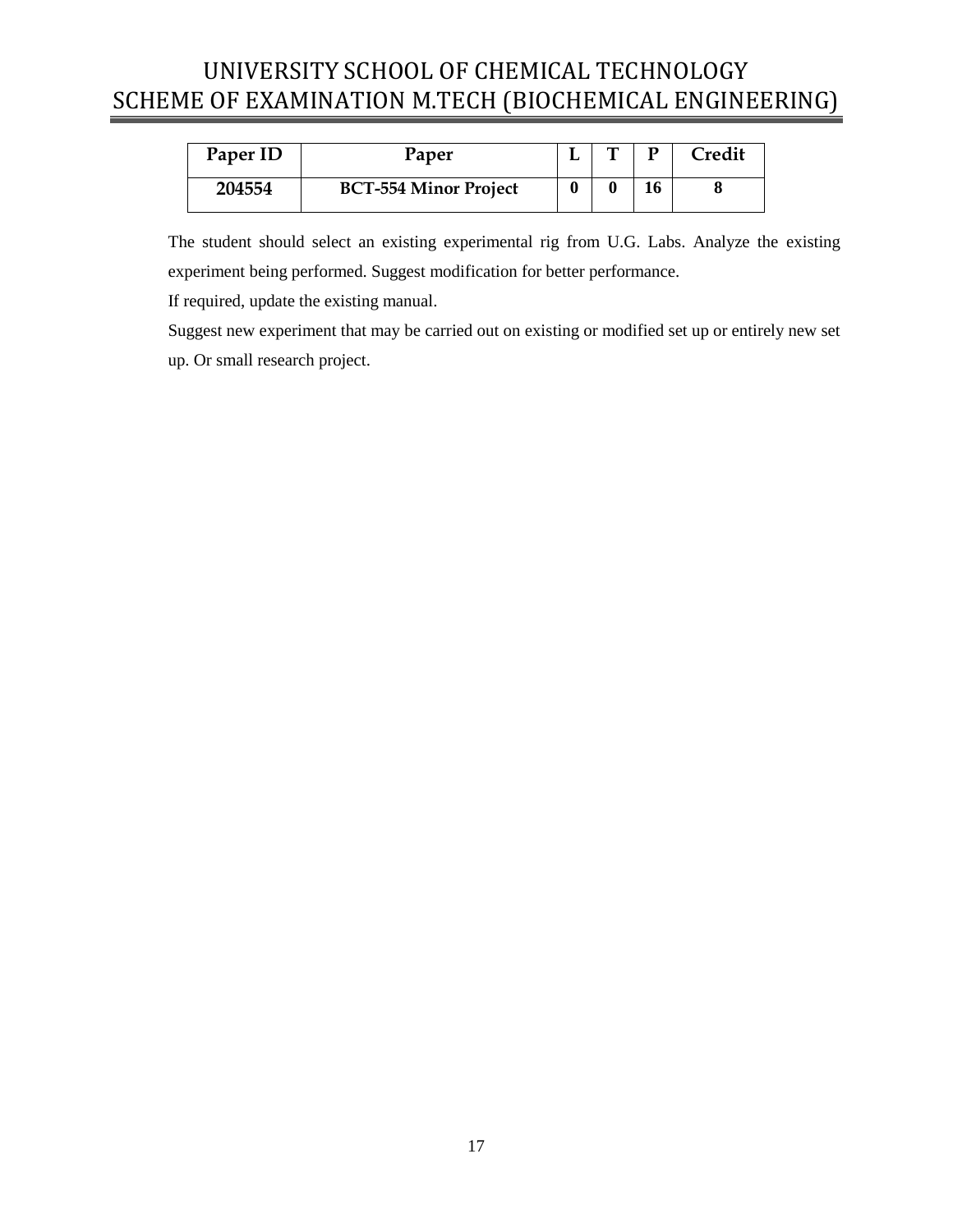## **THIRD SEMESTER EXAMINATION**

<span id="page-17-0"></span>

| <b>Elective courses</b>    |                    |                                         |   |          |          |               |  |  |  |
|----------------------------|--------------------|-----------------------------------------|---|----------|----------|---------------|--|--|--|
| <b>Paper ID</b>            | <b>Paper Code#</b> | <b>Tile</b>                             | L | Т        | P        | <b>Credit</b> |  |  |  |
| 204611                     | <b>BCT-611</b>     | Nano-biotechnology                      | 3 | $\Omega$ | $\Omega$ | 3             |  |  |  |
| 204613                     | <b>BCT-613</b>     | Immunotechnology                        | 3 | $\Omega$ | $\Omega$ | 3             |  |  |  |
| 204615                     | <b>BCT-615</b>     | Genomics & Proteomics                   | 3 | $\Omega$ | $\Omega$ | 3             |  |  |  |
| <b>Practical/Viva Voce</b> |                    |                                         |   |          |          |               |  |  |  |
| 204651                     | <b>BCT-651</b>     | Major Project (Part-I)                  | 0 | $\Omega$ | 30       | 15            |  |  |  |
| 204653                     | <b>BCT-653</b>     | Industrial training/Project<br>Seminar* | 0 | $\Omega$ | 6        | 3             |  |  |  |
|                            |                    | <b>Total</b>                            | 6 | 0        | 36       | 24            |  |  |  |

 $L$  T P Credits<br>6 0 36 24 6 0 36 24

### **\*NUES**

**NOTE:** Students can select TWO electives either offered by the department mentioned above or from the list of offered electives by other departments

#Subject to availability of resource person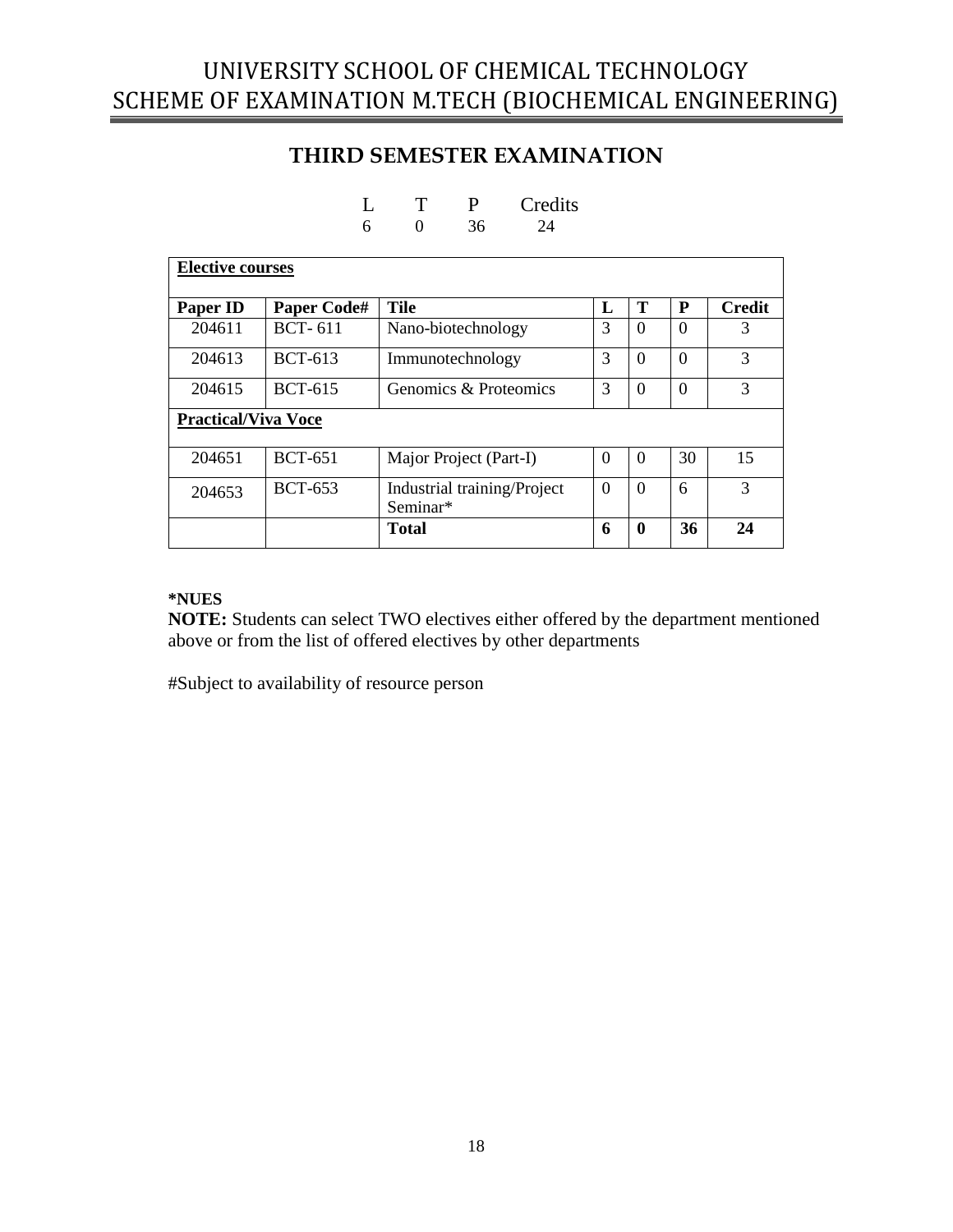<span id="page-18-0"></span>

| Paper ID | Paper                              |   | m | Credit |
|----------|------------------------------------|---|---|--------|
| 204611   | <b>BCT-611 Nano- biotechnology</b> | ◠ |   |        |

### **UNIT-I**

**Overview and fundamental Principles of Nano biotechnology**- History Perspective of Integration of biology, Chemistry, and material science. Opportunities and promises of nano biotechnology. Functional Principles of Nanobiotechnology – Structure and functional properties of Biomaterials bimolecular sensing, Molecular recognition and flexibility of biomaterial.

### **UNIT-II**

**Protein and DNA based Nanostructures-** Protein based nanostructures building blocks and templates- Proteins are transducer and amplifiers of bimolecular recognition events – Nanobioelectronic devices and polymer nanocontainers- Microbial production of inorganic nanoparticles –Megnetosomes . DNA based nanostructure –Topographic and Electrostatic Properties of DNA and Proteins –Hybrid conjugates of Gold nanoparticles-DNA

### **UNIT III**

**Nanomaterials used in biotechnology-** Nanoparticles, carbon nanotubes , Quantum dots and buckyballs interface with biological micromolecules. Biological perspectives of nano materials – impact of nanomaterials in biological processes tolerance by immune system and toxicity . Nucleic acid Engineering –Modification of DNA for nano- technological applications. Nanostructure assembly using DNA. Large scale nano particle manufacturing and its particle characterization.

### **UNIT-IV**

**Nanotechnology in Biomedical and pharmaceutical industry** – Nanoparticles in bone substitute and dentistry and dentistry-Implants – Prosthesis- Reconstructive Intervention and surgery –Nanorobotics in surgery Photodynmics Therpy – Nanosensor in diagnosis – Protein Engineering –Drug delivery –Therapeutic applications.

### **UNIT –V**

**Nanotechnology in Agriculture and food technology** – Insecticides developments using Nanotechnology and nanofertilizers. Nanotechnology in food Processing, food safety and bio security, toxin and contaminant detection, smart packaging .

### **UNIT-VI**

**Biosensing applications of nano biotechnology** – Nano –biosensing –Biosenssor and nanobiosensor -basics. Design and types of nano bio sensors. DNA aptamer for Nano biosensing and drug discovery.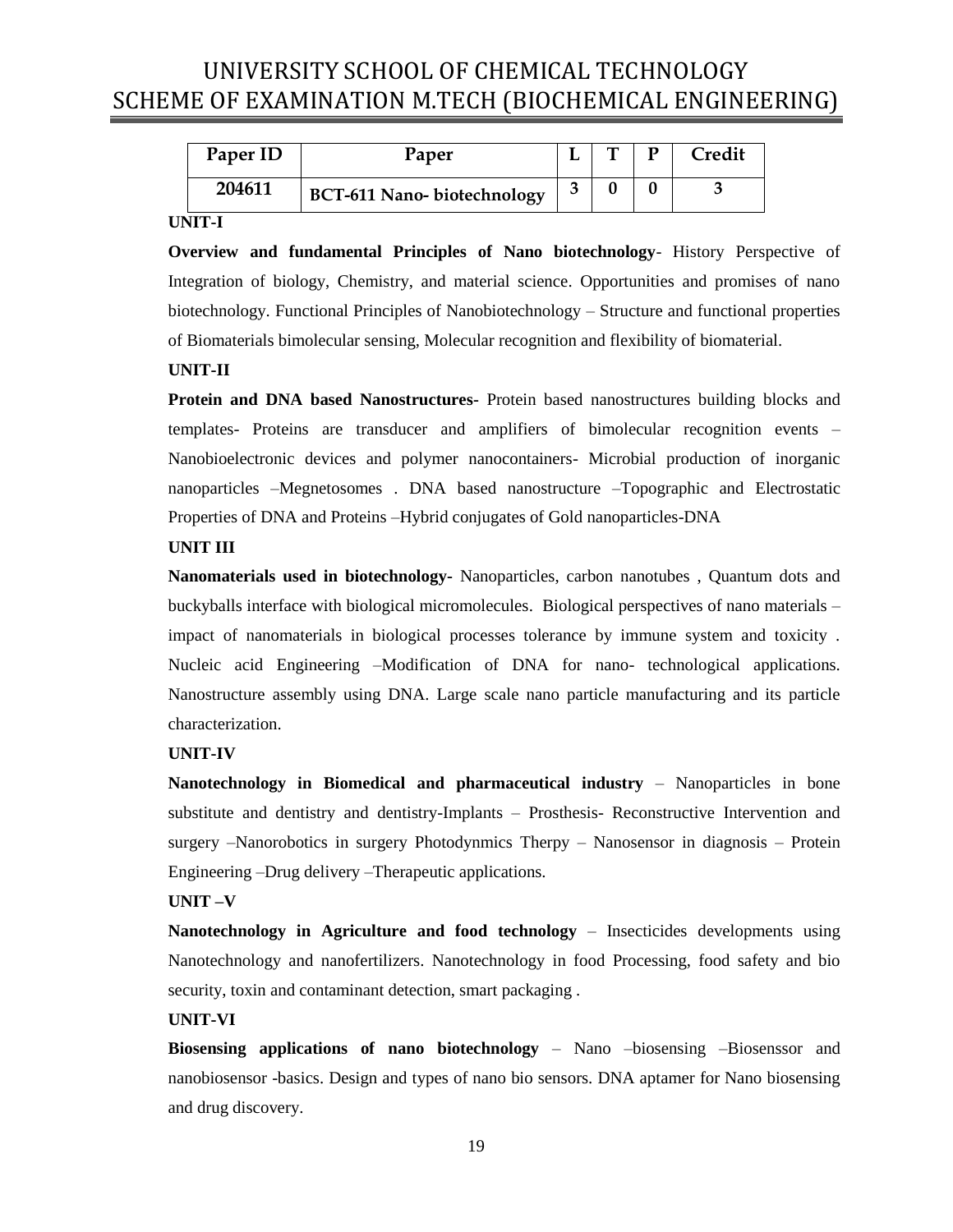<span id="page-19-0"></span>

| Paper ID | Paper                           |   |  | Credit |
|----------|---------------------------------|---|--|--------|
| 204613   | <b>BCT-613 Immunotechnology</b> | ◠ |  |        |

### **UNIT I: 10 (Hrs)**

Phylogeny of immune system, Types of immunity clonal nature of immune response. Organization and structure of lymphoid organs. Antibody structure and function. Major histocompatibility: Complex BCR and TCR, generation of antibody diversity, Complement system.

## **UNIT II: 10 (Hrs)**

Cells of immune system Hematopoeisis and differentiation, antigen processing and presentation, activation of B and T lymphocytes, cytokines and their role in immune regulation , T cell regulation and MHC restriction, immunological tolerance. Tumor immunology, Transplantation immunology, immunotherapy.

### **UNIT III: 8 (Hrs)**

Cell mediated toxicity, Hypersensitivity, AutoimmUNITy, Vaccine: General consideration, ideotype network hypothesis, synthetic vaccine.

## **UNIT IV: 6 (Hrs)**

Product of Hybridoma, Monoclonal antibody and Fab fragments **UNIT V: 8 (Hrs)**

Immuno diffusion, immuno-electrophoresis, ELISA, RIA, fluorescence activated cell sorter (FACS), Hybridoma Technology and its application.

## **Text Books:**

- 1. Immunology by J. Kubey Fence Creek Publishing (Blackwell).
- 2. Immunology by Ivan Riott.

- 1. Basic immunology, A.K. Abbas and A. H. Lichtman, Saunders W.B. Company.
- 2. Immunology, Roitt, Mosby- Yearbook Inc.
- 3. Immunology, W.L. Anderson, Fence Creek Publishing (Blackwell).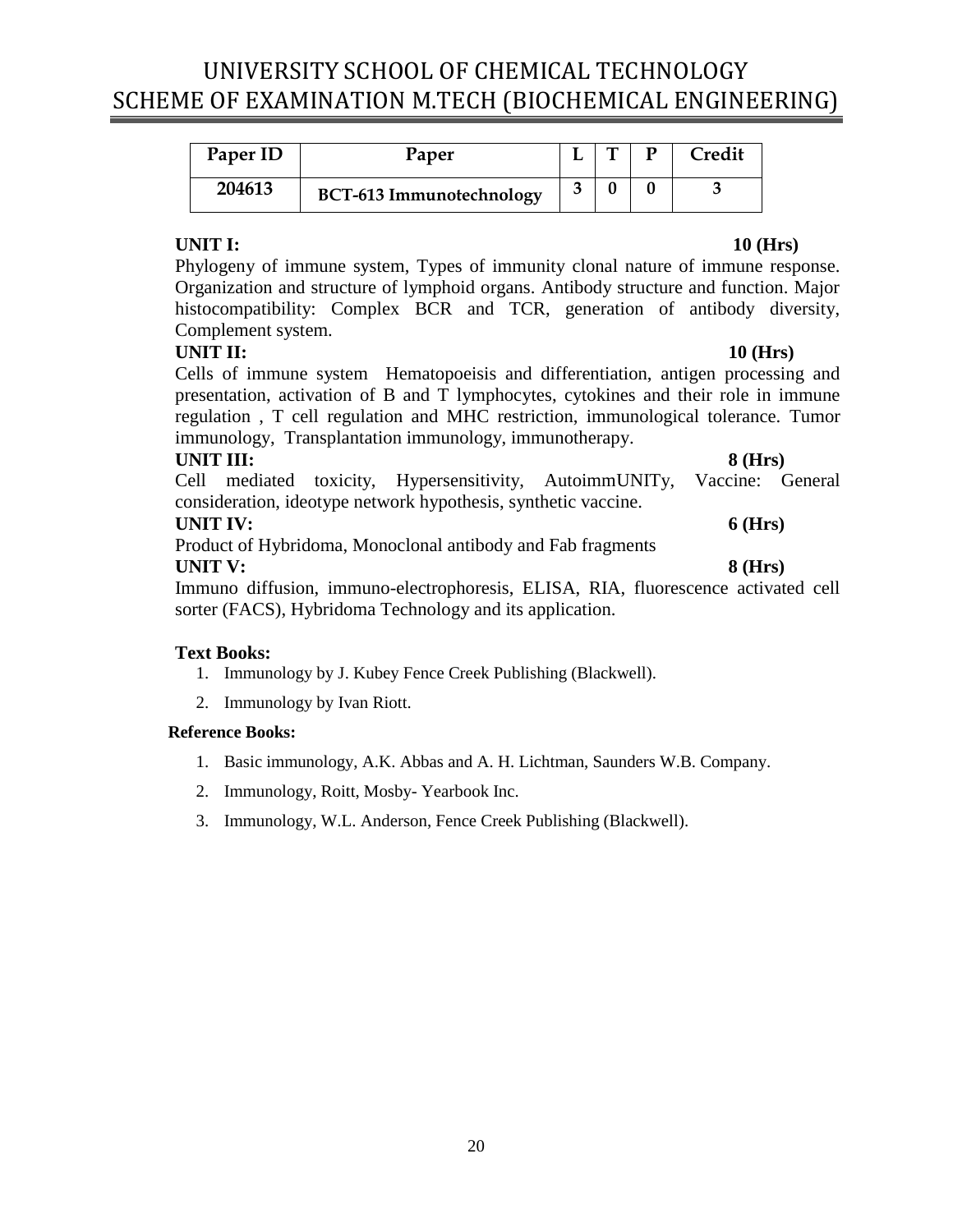<span id="page-20-0"></span>

| Paper ID | Paper                                   |  | Credit |
|----------|-----------------------------------------|--|--------|
| 204615   | BCT-615 Genomics &<br><b>Proteomics</b> |  |        |

## **GENOMICS**

### **UNIT I: 7 (Hrs)**

Introduction to Genome and Gene structure, Structural organization of prokaryotic and eukaryotic genome. Genome assembly and annotation, Basis of population genomics, Contents of genomes, Repetitive DNA. Bioinformatics for the analysis of sequence data.

## **UNIT II: 7 (Hrs)**

Genome expression in Prokaryotes and Eukaryotes, Transcriptomics; RNA Contents, Gene variation and single nucleotide polymorphism, Genetic Markers; Microsatellite DNA markers, RAPD RFLP, DNA sequencing methods, PCR, Microarray: DNA micro array marker, random primers, and computational methods.

## **UNIT III**: **7 (Hrs)**

Genome sequence techniques and application, Functional genomics, metagenomics,The human genome project and the human genetic map. Human disease genes.

### **PROTEOMICS**

### **UNIT IV: 8 (Hrs)**

Introduction to proteomics Protein structure: secondary structural elements, supersecondary structure, domains, mechanism of protein folding. Formation of oligomers. Salting in and Salting out, Protein engineering principles.

### **UNIT V: 6 (Hrs)**

Fundamental methods used in proteomics, Relationship between protein structure and function. Post translational protein modification, Proteome analysis, Protein - protein interactions, Two hybrid interaction screening, Fundamental of system biology.

## **UNIT VI: 7 (Hrs)**

Proteome databases, Use of computer simulations and knowledge-based methods in the protein design process. De-novo design; making use of databases of sequence and structure.

### **Text Books & References**

1.Brown T. A. 2007, Genomes 3. Garland Science Publishing, New York.

2. Dunham, I., 2003. Genome Mapping and sequencing. Horizon Scientific.

- 3.Lewin B. 2003. Genes VIII. Oxford University Press. Oxford.
- 4.R.M.Twyman, Principles of Proteomics, BIOS Scientific Publishers, 20204.

5. P.Michael Conn, Handbook of Proteomic Method. Humana Press, Totowa, New Jersey, 2003.

- 6.Recombinant DNA (Second edition), James D. Watson and Mark Zoller.
- 7.The Human Genome 2001, Nature Vol. 409.

8.The Drosophila Genome. 2000, Science Vol. 267.

9.The Caenorhabditis elegans genome 1998. Science Vol. 282.

10. The Arabidopsis Genome 2000 Nature vol. 408. 10. Primrose, S. B., and R. M. Twyman . 2006. Principles of gene manipulation and Genomics, Blackwell Publishing MA. USA.

11.Hartwell, L. H., L. Hood, M. L. Goldberg, A. E. Reynolds, L. M. Silver and R. G. Veres. 20204. Genetics from Genes to Genomes. McGraw Hill.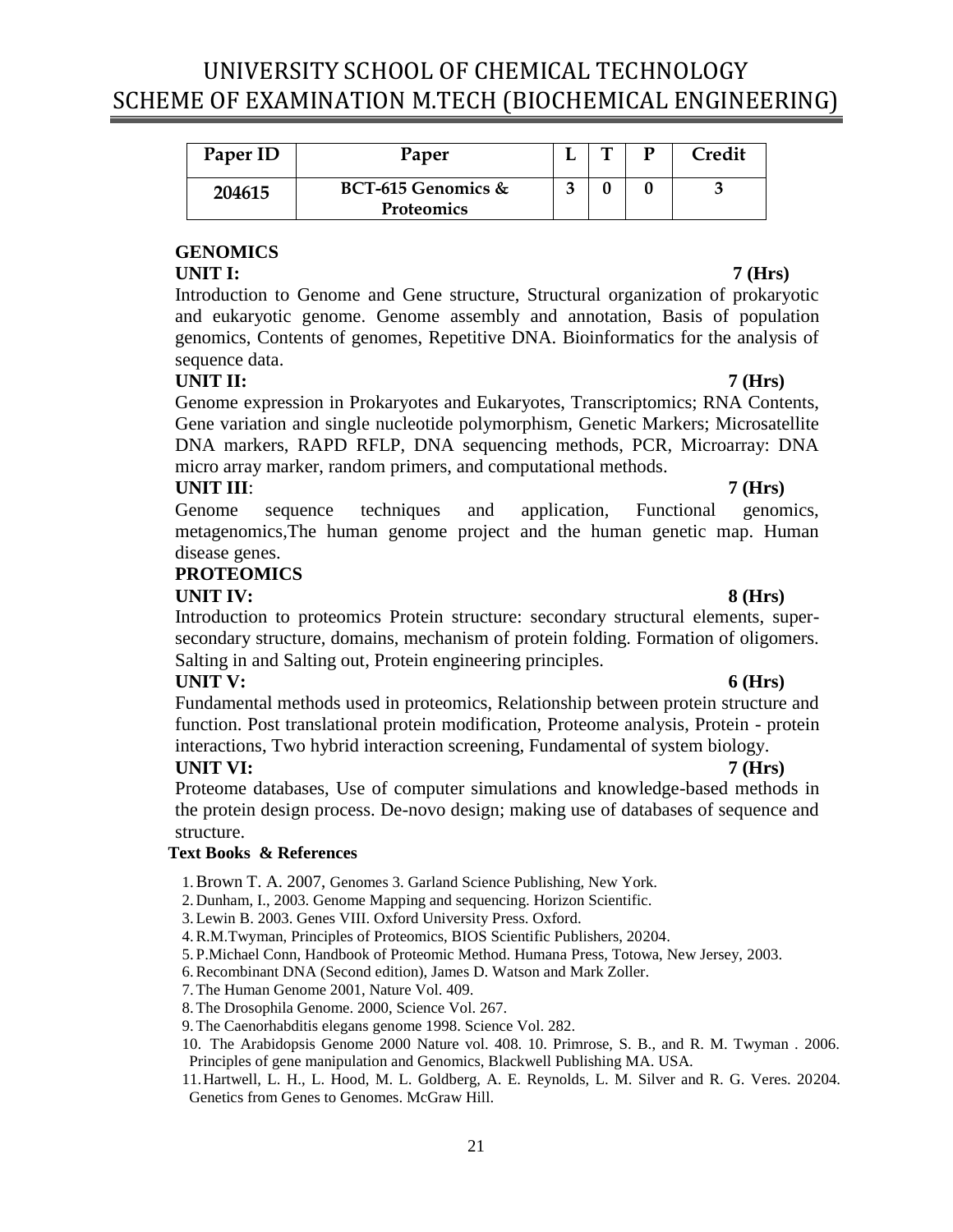<span id="page-21-0"></span>

| Paper ID | Paper                               | m | D  | Credit |
|----------|-------------------------------------|---|----|--------|
| 204651   | <b>BCT-651 Major Project Part-I</b> |   | 30 | 15     |

The student should select any one of the topics offered from the department or select one, on his own, duly approved from the department. As part of the project work, candidate should give oral presentation of the work at least one in a semester **(CT - 653**). The candidate is required to submit the detailed synopsis of the work that he would complete in the part-II **(CT - 652)** along with the report of the work already completed.

<span id="page-21-1"></span>

| Paper ID | Paper                                                  |  | <b>Tredit</b> |
|----------|--------------------------------------------------------|--|---------------|
| 204653   | <b>BCT-651 Industrial</b><br>training/Project Seminar* |  |               |

Based on industrial training at the end of 1st year of 6-8 week duration, candidate should give oral presentation of the work or seminar on any contemporary research area through self-study.

### **\*NUES**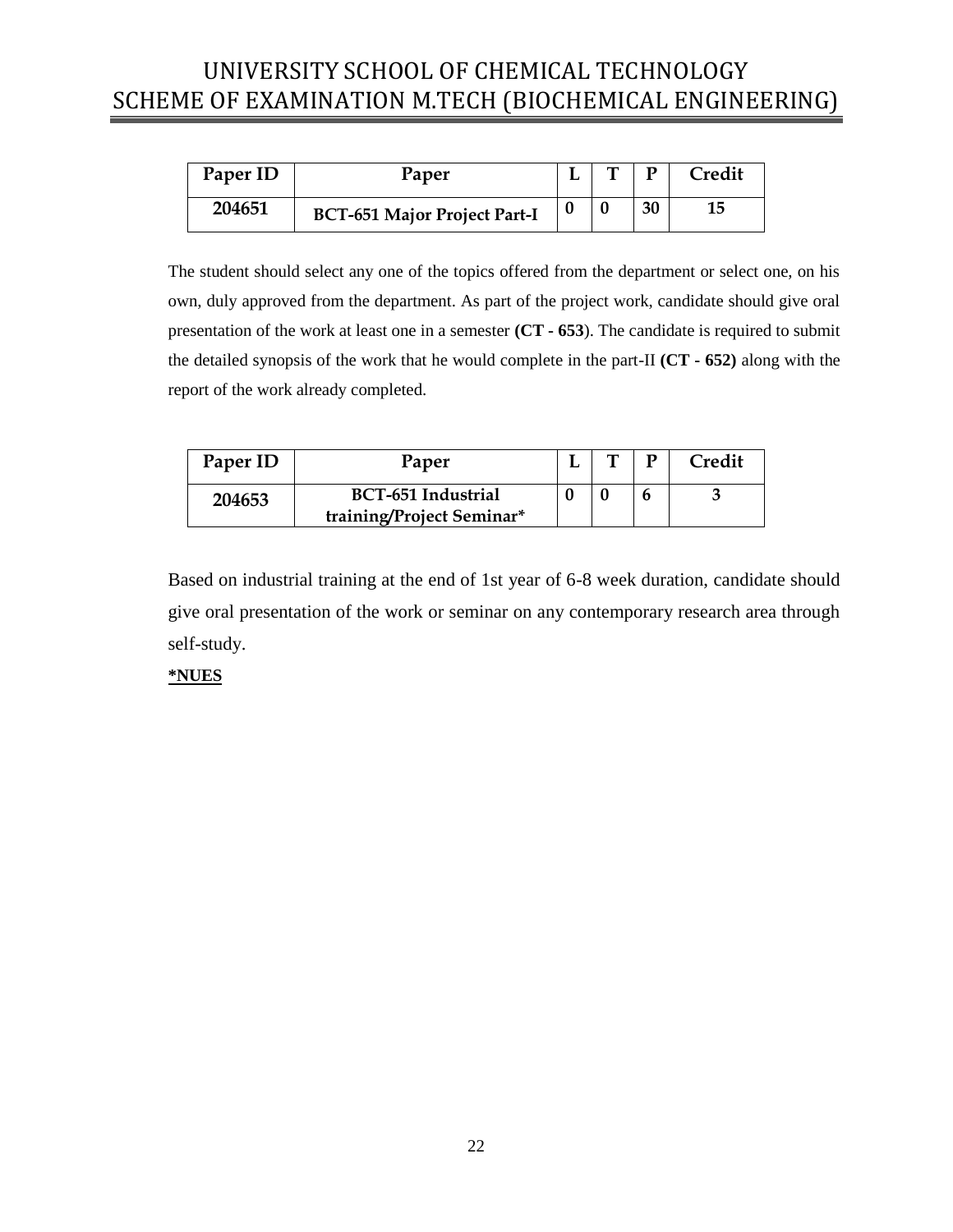## **FOURTH SEMESTER EXAMINATION**

| L |          | P  | Credits |
|---|----------|----|---------|
|   | $\Omega$ | 36 | 18      |

<span id="page-22-0"></span>

| <b>Practical/Viva Voce</b> |                   |                         |   |  |    |               |  |
|----------------------------|-------------------|-------------------------|---|--|----|---------------|--|
| Paper ID                   | <b>Paper Code</b> | Tile                    | L |  | P  | <b>Credit</b> |  |
| 204652                     | <b>BCT-652</b>    | Major Project (Part-II) |   |  | 30 | 15            |  |
| 204652                     | <b>BCT-654</b>    | Project Seminar*        |   |  | 6  |               |  |
|                            |                   | <b>Total</b>            |   |  | 36 | 18            |  |

**\*NUES**